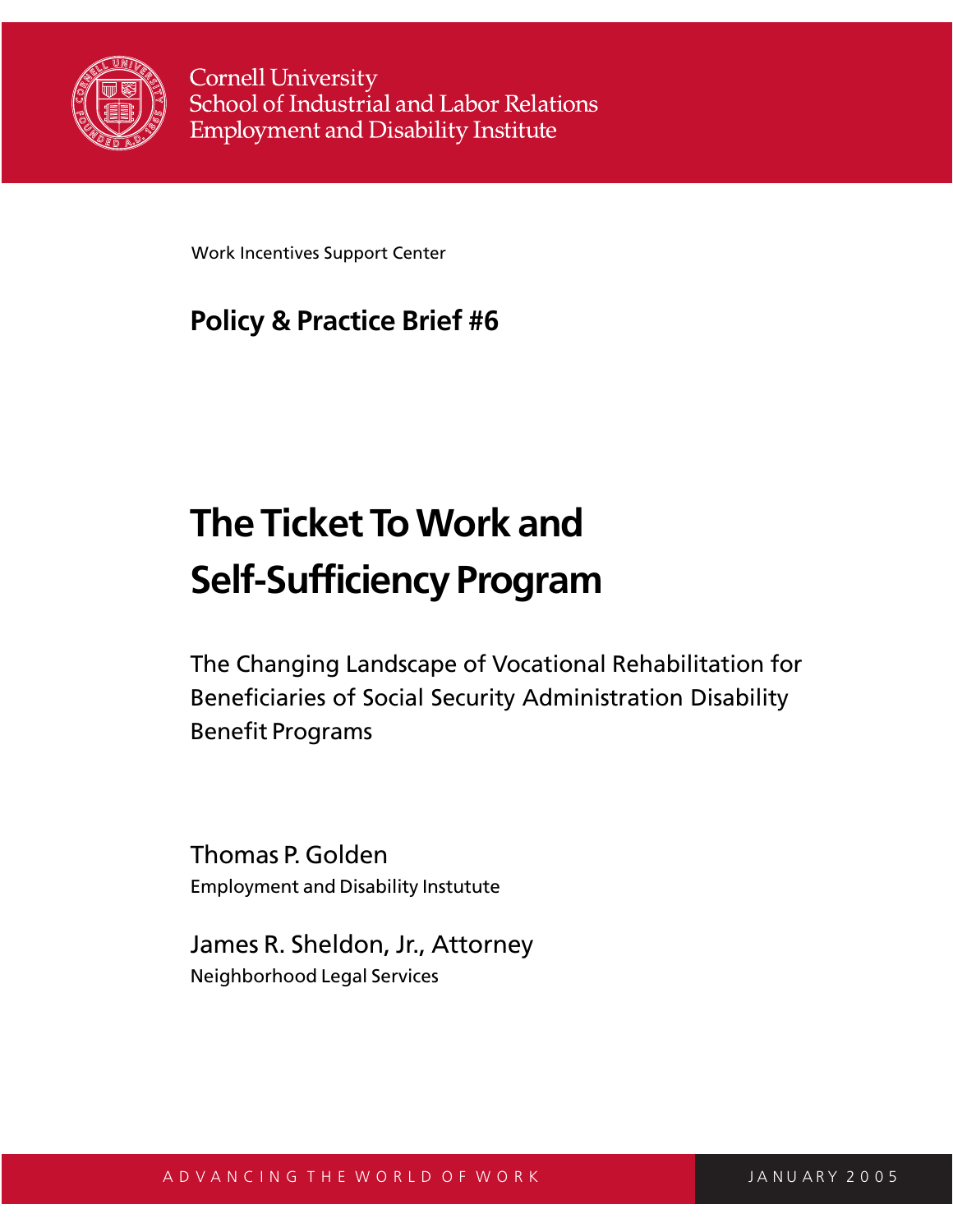This is one of a series of articles written for benefits specialists employed by Benefits Planning, Assistance and Outreach projects and attorneys and advocates employed by Protection and Advocacy for Beneficiaries of Social Security programs. Materials contained within this policy brief have been reviewed for accuracy by the Social Security Administration (SSA), Office of Employment Support Programs. However, the thoughts and opinions expressed in these materials are those of the authors and do not necessarily reflect the viewpoints or official policy positions of the SSA. The information, materials and technical assistance are intended solely as information guidance and are neither a determination of legal rights or responsibilities, nor binding on any agency with implementation and/or administrative responsibilities.

# **Table of Contents**

| EN Responsibilities, Including the Obligation to Report to MAXIMUS  10 |  |
|------------------------------------------------------------------------|--|
|                                                                        |  |
|                                                                        |  |
|                                                                        |  |
|                                                                        |  |
|                                                                        |  |
|                                                                        |  |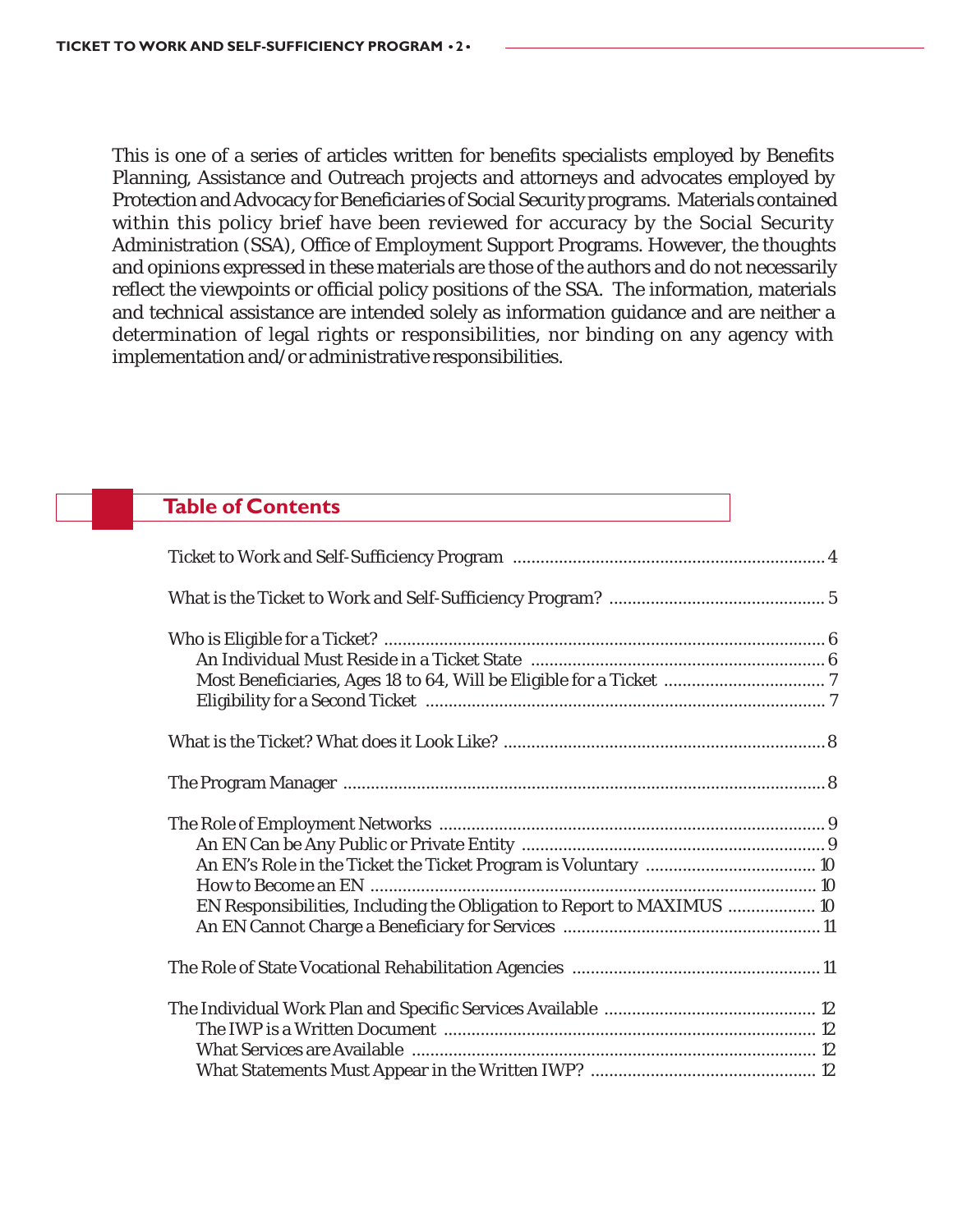| Assigning and Re-Assigning Ticket; Extension Periods  13  |  |
|-----------------------------------------------------------|--|
|                                                           |  |
|                                                           |  |
|                                                           |  |
|                                                           |  |
|                                                           |  |
| Elimination of Medical Continuing Disability Review       |  |
|                                                           |  |
|                                                           |  |
|                                                           |  |
|                                                           |  |
|                                                           |  |
|                                                           |  |
|                                                           |  |
|                                                           |  |
|                                                           |  |
| ENs, Including State VR Agencies Serving as ENs, may      |  |
|                                                           |  |
|                                                           |  |
|                                                           |  |
| Payments Under the "Outcome Milestone Payment System"  20 |  |
|                                                           |  |
| Payments to State Vocational Rehabilitation Agencies  22  |  |
|                                                           |  |
|                                                           |  |
|                                                           |  |
| Disputes Between Beneficiaries and State VR Agencies  24  |  |
|                                                           |  |
|                                                           |  |
|                                                           |  |
|                                                           |  |
| Questions and Answers on the Ticket to Work and           |  |
|                                                           |  |
|                                                           |  |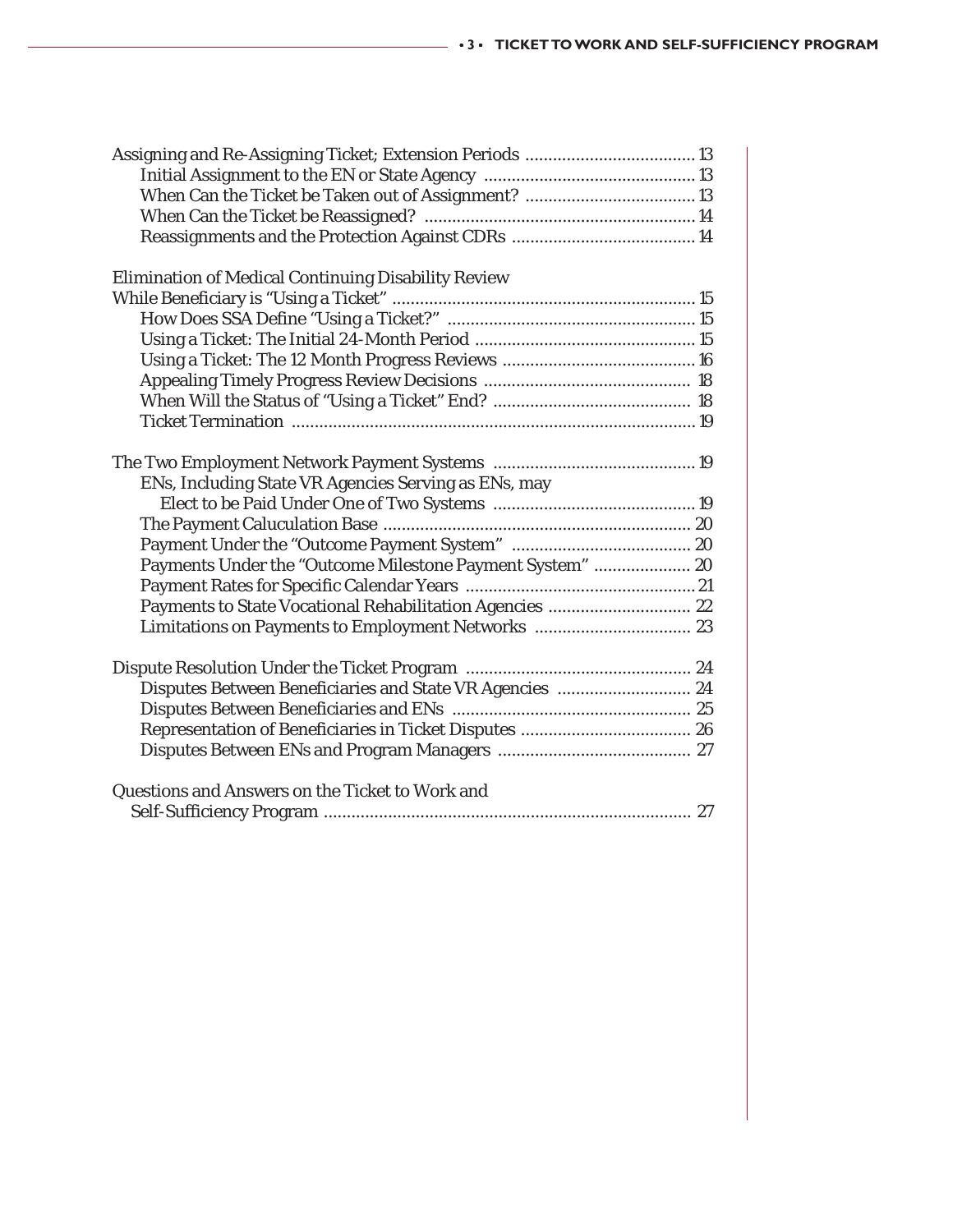# **I. Ticket to Work and Self-Sufficiency Program**

Congress has made provisions for the SSA to provide work incentives for beneficiaries of Social Security Disability Insurance (SSDI) and Supplemental Security Income (SSI).<sup>1</sup> In addition to the disability programs and work incentive provisions that the SSA oversees, they also administer a vocational rehabilitation (VR) program for providers of VR services that serve SSDI and SSI beneficiaries.

Prior to 1981, when Congress established the existing program, SSA awarded State VR agencies block grants to work with beneficiaries. Unfortunately, the State VR agencies did not report use of these funds on a "per case" basis and SSA was unable to document the success of the VR program utilizing the original block grant formula. Inadvertently, this resulted in SSA not knowing if beneficiaries were in fact going to work and decreasing reliance on monthly cash benefits. To remedy this situation, Congress modified the program to a reimbursement-based, outcome-oriented formula.

The VR Reimbursement Program was intended to help beneficiaries go to work. Under this program, SSA pays State VR agencies and alternate participants for the costs of VR services and supports provided to beneficiaries that result in the beneficiary achieving sustained employment at substantial gainful activity levels. Legislative authority for SSA's VR Reimbursement Program is outlined in section 222(d) of the Social Security Act for beneficiaries under the SSDI program and section 1615 of the Social Security Act for recipients of the SSI program.2 Initial regulations to implement the VR Reimbursement Program and allow payments to State VR agencies were published in 1981. These regulations were amended on March 15, 1994, to allow SSA to pay alternative participants for the costs of their services under the same criteria governing payments to State VR agencies and to improve the administration and cost-effectiveness of the program.<sup>3</sup>

State VR agencies (or alternative participants) offering VR services and supports contributing to beneficiaries working for a period of not less than nine months at the substantial gainful activity (SGA) level are reimbursed the costs for those services and supports if they meet the conditions for reimbursement. Keep in mind that for a case to be considered a successful rehabilitation under the VR Reimbursement Program, a beneficiary or recipient must be employed for a continuous period at the SGA level. This is defined as at least nine months within a consecutive 12-month window. This includes: nine consecutive months; nine of 10 consecutive months regardless of the reason for the one-month break; or, at least nine months within 12 consecutive months, if the break in SGA was due to circumstances beyond the beneficiary's or recipient's control and unrelated to the person's impairment.<sup>4</sup>

Prior to the implementation of the Ticket to Work and Work Incentives Improvement Act of December 1999,<sup>5</sup> SSA referred beneficiaries for VR services through either State VR agencies established under the Rehabilitation Act of 1973 or through alternative participants who had signed contracts with SSA to provide VR services to beneficiaries. The regulations in March 1994 expanded the reimbursement program by allowing SSA to refer beneficiaries to alternative public or non-public VR providers (called alternate participants) for VR services on a case-by-case basis if the State VR agency did not serve a referred individual. Prior to these changes, SSA could only refer beneficiaries to alternative partici-

<sup>1</sup> This article will use the term "beneficiary" to describe all individuals who receive either title II disability or title XVI (SSI) disability or blindness benefits. To the extent that the term "recipient" might also be used, that term is encompassed within the term beneficiary. <sup>2</sup> 42 U.S.C. §§ 422(d), 1382d.

- <sup>3</sup> 20 C.F.R. § 404.2101 *et*
- *seq*. 4 *Id*. § 404.2110. 5 Public Law 106-170.
-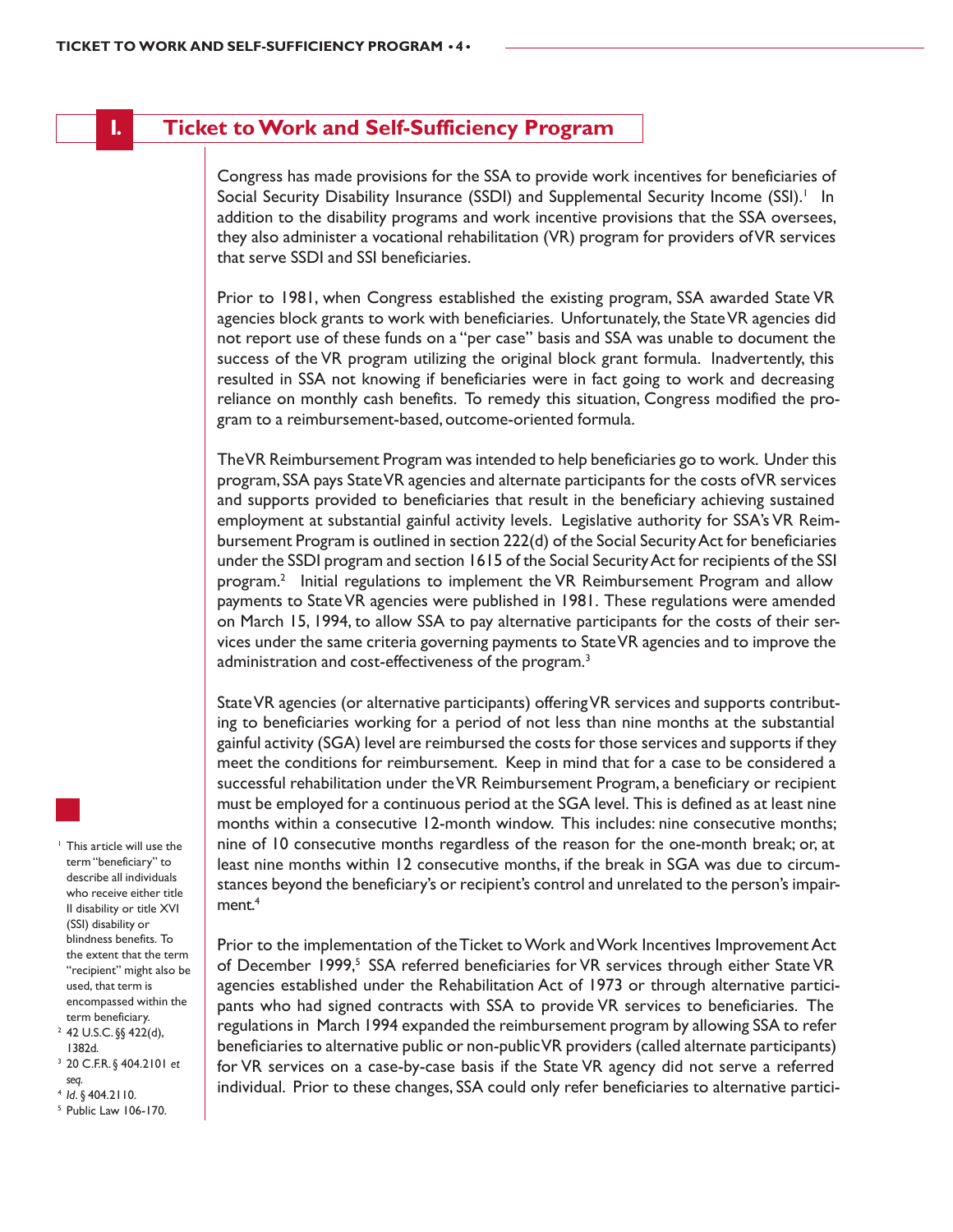pants if a State VR agency opted to not participate in the VR Reimbursement Program (all State VR agencies chose to participate) or if they stopped, or limited, their participation to select groups. While these amendments to the VR program provided SSA with much more flexibility in selecting service providers, it still reserved right of first selection to State VR agencies, making alternative participants a secondary service delivery option.

SSA enhanced the availability of VR services and supports to beneficiaries through the infrastructure of the VR Reimbursement Program. This brought a new revenue stream to State VR agencies, for example, over and above the allocation provided under Title I of the Rehabilitation Act. Savings to the Social Security trust funds and general revenues for SSI are realized when beneficiaries go back to work and decrease their reliance on monthly cash benefits.

Over the next few years, as the SSA rolls out and implements the Ticket to Work program in states selected by the Commissioner of the SSA under Public Law 106-170, the provisions of the Social Security Act for referring beneficiaries to State VR agencies will cease to be in effect in those states. Additionally, the use of alternative participants under the VR reimbursement programs will be phased out in the states as the Ticket program is implemented. Further, sections  $222(b)$  and  $1615(c)$  of the Social Security Act were also repealed in section 101(b) of the Ticket to Work Act under which the Commissioner of the SSA was authorized to impose sanctions (i.e., make deductions from SSDI benefits or suspend SSI benefits) with respect to any beneficiary who refused, without good cause, to accept and participate in VR services made available under the reimbursement program.

# **II. What is the Ticket to Work and Self-Sufficiency Program?**

The Ticket to Work and Work Incentives Improvement Act (Public Law 106-170) was signed into law on December 17, 1999. Its purpose is fourfold:

- 1. To provide health care and employment preparation and placement services to individuals with disabilities that will enable those individuals to reduce their dependence on cash benefit programs;
- 2. To encourage states to adopt the option of a Medicaid Buy-In, allowing individuals with disabilities to purchase Medicaid coverage that is necessary to enable them to maintain employment;
- 3. To provide enhanced options to individuals with disabilities for maintaining Medicare coverage while working; and
- 4. To establish a "Ticket to Work and Self-Sufficiency Program" that allows SSDI and SSI beneficiaries to seek employment services, VR services and other support needed to obtain, retain, or maintain employment and reduce their dependence on cash benefit programs.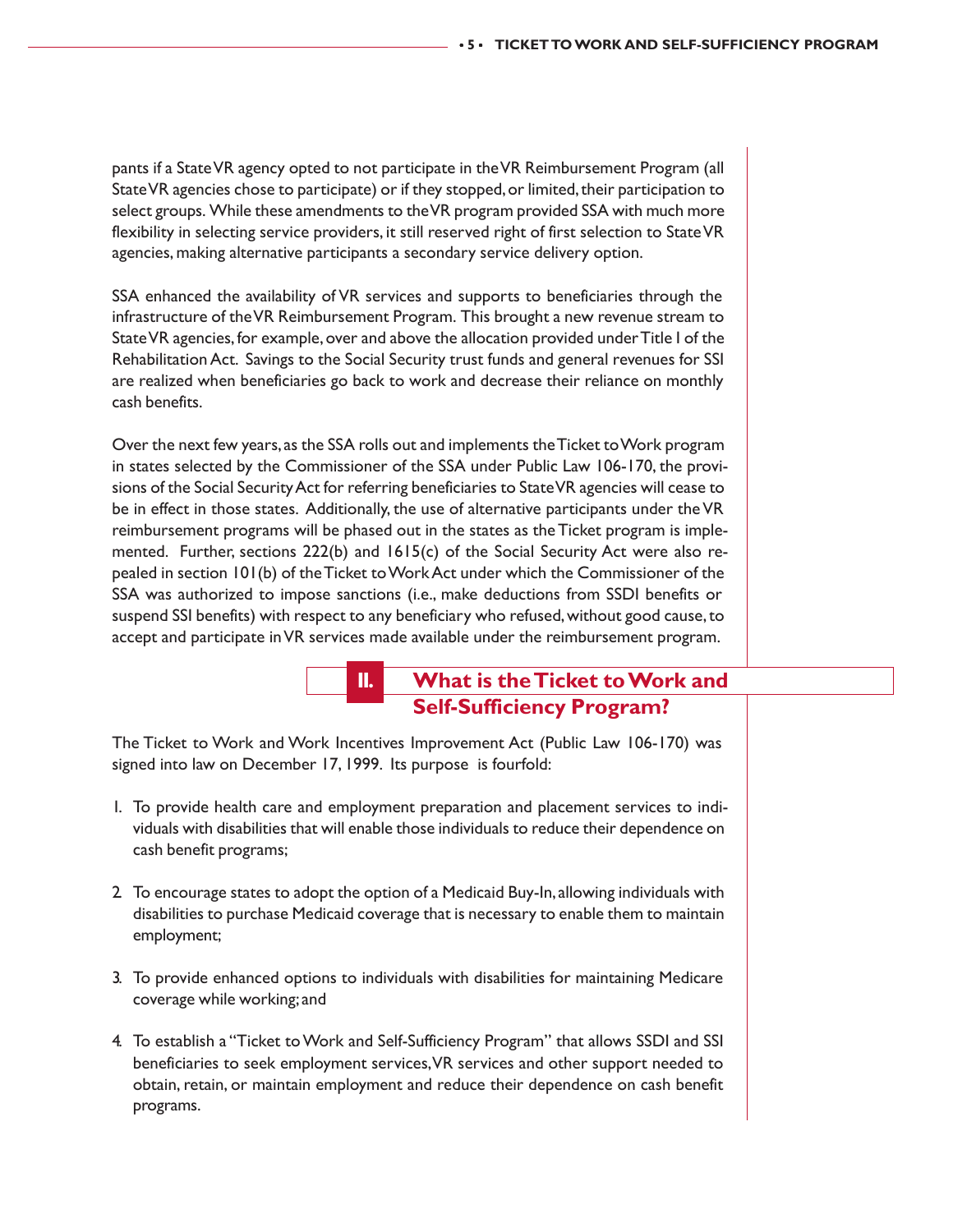Public Law 106-170 directed the Commissioner of Social Security to establish a Ticket to Work and Self-Sufficiency program.<sup>6</sup> The law's purpose was to expand the universe of service providers available to SSDI and SSI disability beneficiaries and provide them with a Ticket they may use to obtain VR services, employment services, and other support services from an Employment Network (EN) of their choice. The final regulations to implement the Ticket program were published in the Federal Register on December 28, 20017 and became effective on January 28, 2002. In February 2002, SSA issued new Ticket to Work procedures in its Program Operations Manual Systems (POMS), which will be used by SSA staff to implement the Ticket provisions.<sup>8</sup>

Under the Ticket to Work program, a beneficiary will have the option of deciding when and whether to use his or her Ticket to obtain services from an EN, or from the State VR agency. A beneficiary with a Ticket may assign it to any EN they choose, or the State VR agency, as long as that EN or State VR agency is willing to accept their Ticket. Beneficiaries may discuss their employment and rehabilitation plan with as many ENs in their areas as they wish, or the State VR agency, and a list of available providers can be obtained from the Program Manager, MAXIMUS, Inc. However, a beneficiary cannot assign his or her Ticket to more than one EN, or an EN and the State VR agency at a time.

The EN or State VR agency will provide employment services, VR services and other support services to assist the beneficiary in obtaining, regaining and maintaining self-supporting employment as specified in the beneficiary's Individualized Work Plan (IWP), if developed with an EN, or Individualized Plan for Employment (IPE), if developed with the State VR agency. As outlined below, the EN or State VR agency will only receive payment for its services if the beneficiary achieves certain work-related outcomes. At any time, a beneficiary can retrieve his or her Ticket from an EN or State VR agency and reassign it to another, as long as Ticket eligibility requirements continue to be met.

**III. Who is Eligible for a Ticket?**

### **A. An Individual Must Reside in a Ticket State**

To be eligible to receive a Ticket, an SSDI and/or SSI beneficiary must reside in a Ticket state. The Ticket to Work program will be implemented in three phases. The table below outlines the three phases, with a schedule for when beneficiaries should expect to get Tickets in each of the States and territories.

#### **Phase I – January 2002**

Arizona, Colorado, Delaware, Florida, Illinois, Iowa, Massachusetts, New York, Oklahoma, Oregon, South Carolina, Vermont and Wisconsin

#### **Phase II – Calendar Year 2002**

Alaska, Arkansas, Connecticut, Georgia, Indiana, Kansas, Kentucky, Louisiana, Michigan, Mississippi, Missouri, Montana, Nevada, New Hampshire, New Jersey, New Mexico, North Dakota, South Dakota, Tennessee, Virginia and the District of Columbia



*seq*.

<sup>6</sup> 42 U.S.C. § 1320b-19. <sup>7</sup> 20 C.F.R. Part 411, published as final regulations at 66 Fed. Reg. 67370 - 67442 (Dec. 28, 2001). <sup>8</sup> POMS DI 55001.000 *et*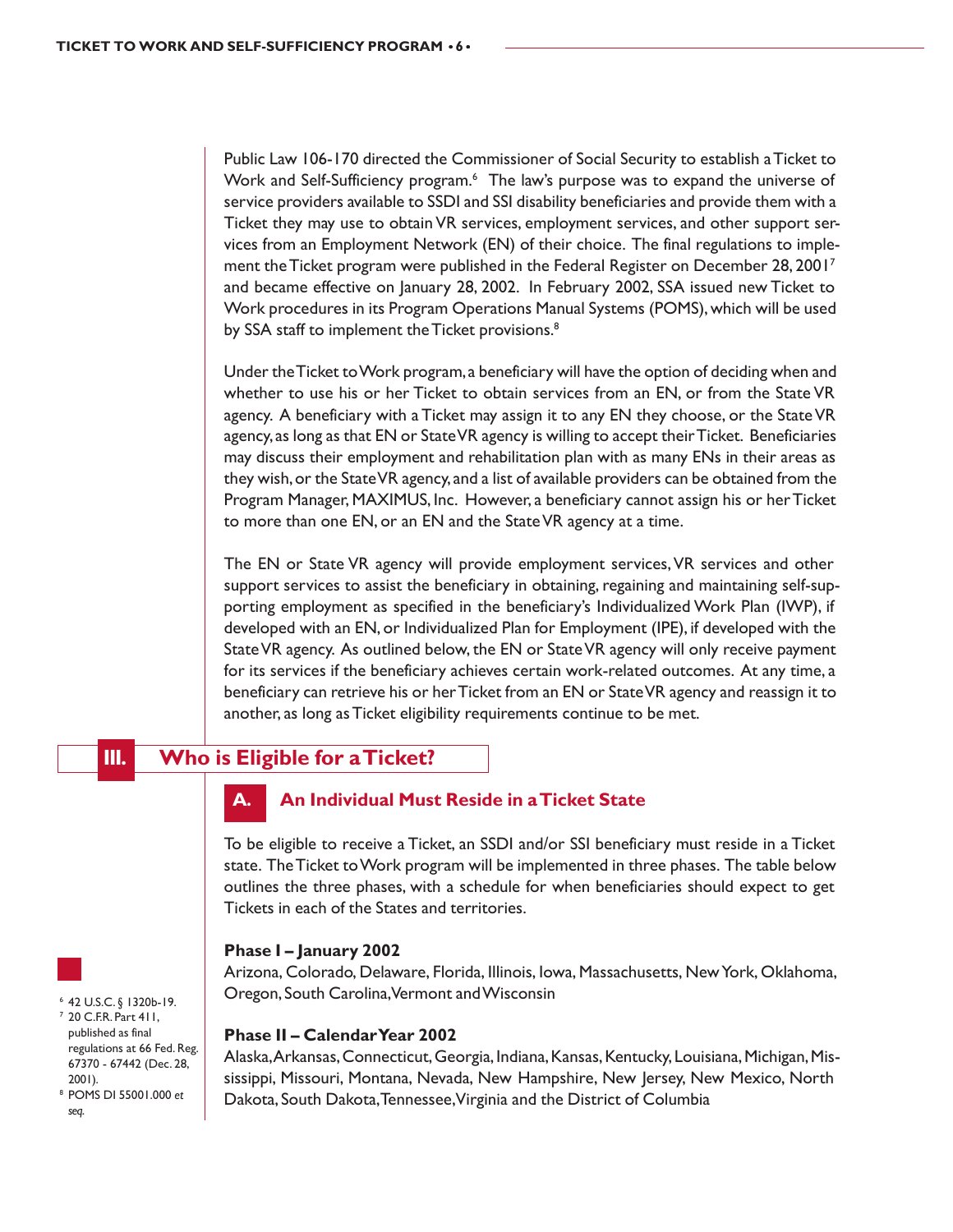#### **Phase III – Calendar Year 2003**

Alabama, California, Hawaii, Idaho, Maine, Maryland, Minnesota, Nebraska, North Carolina, Ohio, Pennsylvania, Rhode Island, Texas, Utah, Washington, West Virginia, Wyoming, American Samoa, Guam, North Mariana Islands, Puerto Rico and the Virgin Islands

# **B. Most Beneficiaries, Ages 18 to 64, Will be Eligible for a Ticket**

In addition to residing in a Ticket State, an individual who is entitled to title II disability benefits or title XVI (SSI) disability or blindness benefits must also meet several criteria to be eligible for a Ticket:

- be 18 through 64 years of age;
- if an SSI recipient, be eligible for benefits under the adult disability standard;
- be receiving a Federal cash benefit from Social Security;
- have a disabling impairment which is classified by SSA as either medical improvement not expected or medical improvement possible, or, if the impairment is classified as medical improvement expected, have undergone at least one Continuing Disability Review (CDR) and been found to have a continuing disability.9

A person is not eligible to participate in the Ticket program if they are receiving: "section 301" payments, i.e., continued SSDI or SSI benefits following a determination of medical improvement, because they are participating in an approved VR program;<sup>10</sup> continued benefits while appealing a cessation of benefits based on a finding of medical improvement; provisional cash benefits while SSA is considering a request for expedited reinstatement of SSDI or SSI; or presumptive disability payments.

For beneficiaries classified as medical improvement expected (MIE), SSA will issue a Ticket once they go through one continuing disability review and are found still disabled. An individual who was classified as MIE and has been on the disability rolls for at least three years, will be presumed to have had a medical CDR and will be eligible for a Ticket.<sup>11</sup> SSI beneficiaries who are 18 years old and received SSI as children will not automatically be provided a Ticket upon turning age 18. However, they will qualify for a Ticket later if SSA finds them disabled based on the adult standard after conducting an age 18 redetermination.<sup>12</sup>

# **C. Eligibility for a Second Ticket**

The individual is eligible for only one Ticket during a period of entitlement to SSDI or SSI based on disability. However, if entitlement to SSDI or SSI ends or is terminated, and is later reinstated, a new Ticket will be issued.<sup>13</sup> There is no limit to the number of new Tickets an individual could receive.

<sup>9</sup> 20 C.F.R. § 411.125(a). <sup>10</sup> *See* 20 C.F.R. §§ 404.316(c), 416.1338; POMS DI 13515.001 *et seq*. 11 POMS DI 55002.005 C.4.b. <sup>12</sup> POMS DI 55002.005

13 20 C.F.R. §§ 411.125(b)

C.5.

and  $(c)$ .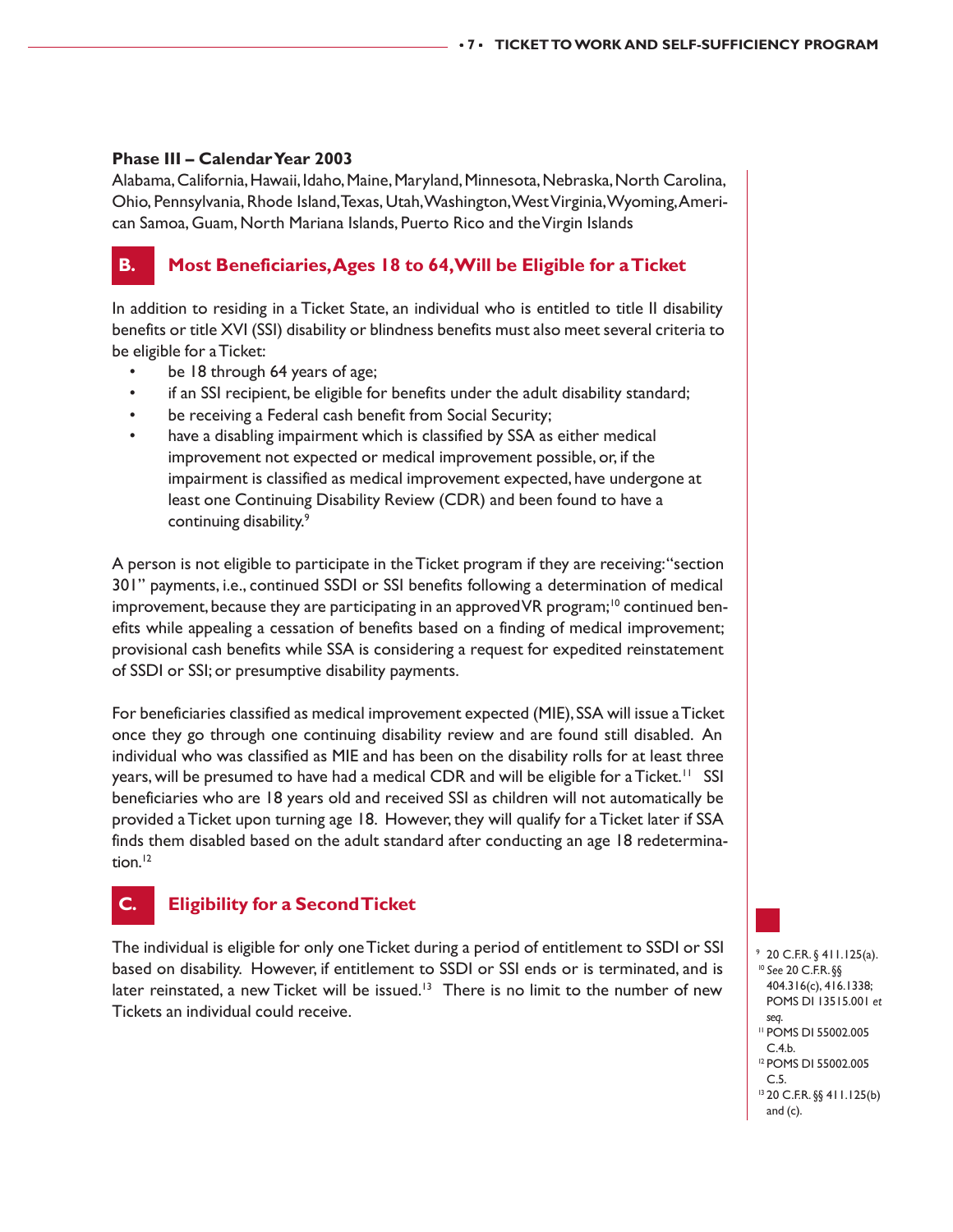#### **IV. What is the Ticket? What does it Look Like?14**

A Ticket provides evidence of SSA's agreement to pay an EN or State VR agency to which a beneficiary's Ticket is assigned for providing services and supports to the beneficiary under the Ticket to Work program if certain conditions are met. The Ticket is a red, white and blue document approximately 6" by 9" in size. The left side of the document includes the beneficiary's name, ticket number, claim account number, and the date SSA issued the Ticket. The Ticket number is 12 characters and comprises the beneficiary's own Social Security number, the letters "TW" and a number 1, 2, etc. A number 1 in the last position would signify that this is the first Ticket the beneficiary has received. The right side of the Ticket includes the signature of the Commissioner of SSA and the language below:



# **V. The Program Manager15**

On September 29, 2001, after a competitive bid, SSA awarded a five-year contract to MAXIMUS, Inc. of McLean, Virginia to provide Program Manager (PM) services to assist SSA in the administration of the Ticket to Work program. The responsibilities of the PM include:

- recruiting, recommending, and monitoring of ENs;
- facilitating access by beneficiaries to ENs;
- facilitating payments to ENs;
- performing administrative duties such as reviewing IWPs;
- reviewing amendments to IWPs;
- ensuring that ENs only refer beneficiaries to a State VR agency for services pursuant to an agreement regarding the conditions under which such services will be provided;
- resolving disputes between ENs and State VR agencies with respect to agreements;
- resolving disputes between a beneficiary and an EN which cannot be resolved by the EN's internal grievance procedures; and
- referring disputes between beneficiaries and ENs to SSA for a final decision if this is requested by either of the parties.

<sup>14</sup> *Id*. § 411.120. 15 *Id*. §§ 411.230 - 411.245.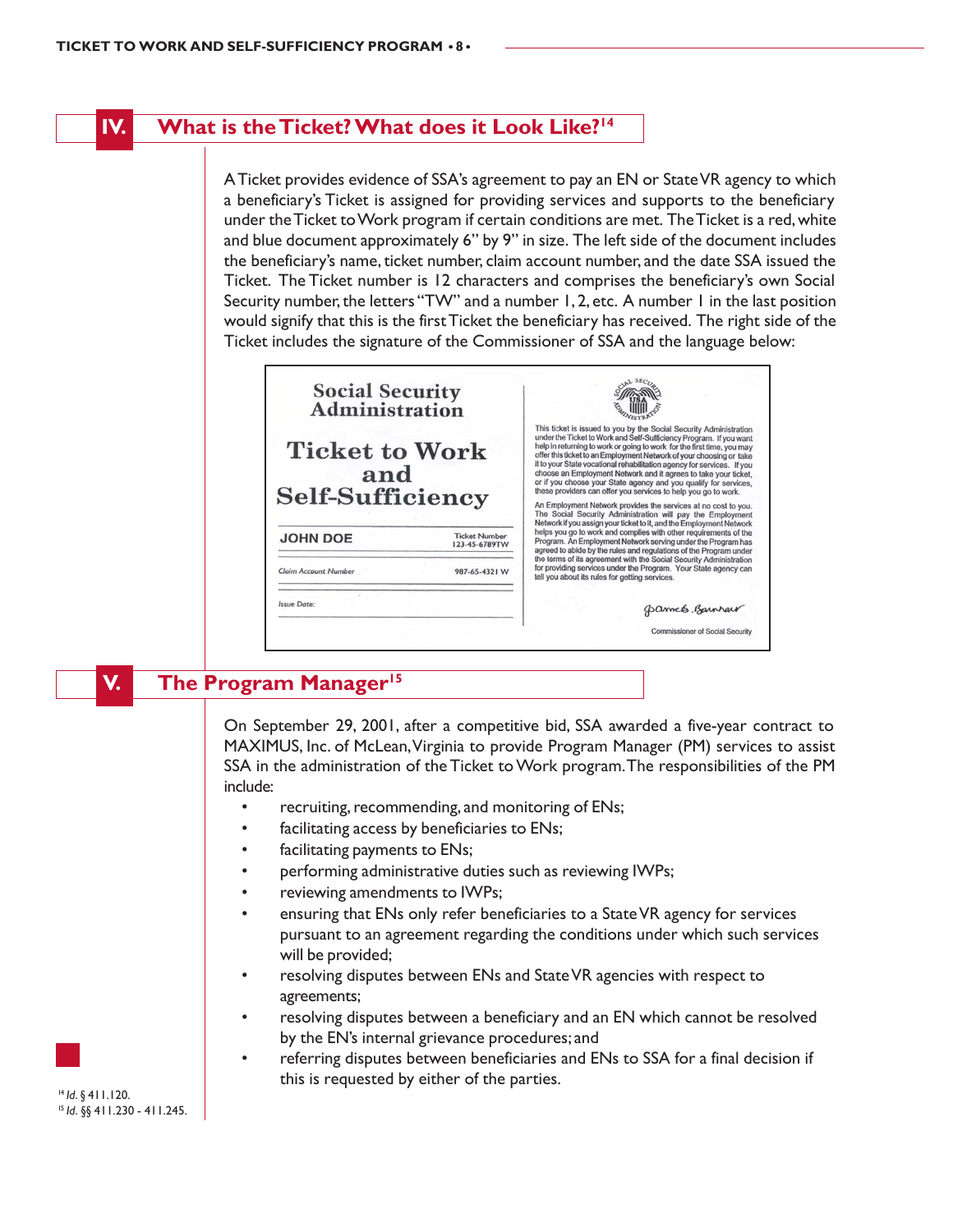SSA will periodically evaluate the PM. This evaluation will include, but not be limited to, an assessment examining the following areas:

- 1. Quality of services;
- 2. Cost control;
- 3. Timeliness of performance;
- 4. Business relations; and
- 5. Customer satisfaction.

MAXIMUS, Inc. can be reached at: Ticket to Work Program Toll-free line: 1-866-968-7842 Toll-free TDD line for Hearing and Speech Impaired: 1-866-833-2967 Web Site: *www.yourtickettowork.com*

# **VI.** The Role of Employment Networks<sup>16</sup>

# **A. An EN Can be Any Public or Private Entity**

An EN is any qualified entity that has entered into an agreement with the SSA to function as an EN under the Ticket to Work program. To serve as an EN, an entity must meet and maintain compliance with both general and specific selection criteria. General criteria include:

- having systems in place to protect the confidentiality of personal information about beneficiaries seeking or receiving services;
- being both physically and programmatically accessible;
- not discriminating in the provision of services based on a beneficiary's age, gender, race, color, creed, or national origin;
- having adequate resources to perform the activities required under the agreement with SSA or the ability to obtain them; and,
- implementing accounting procedures and control operations necessary to carry out the Ticket program.

The specific criteria that an entity must meet to qualify as an EN include:

- using staff who are qualified under applicable certification, licensing or registration standards that apply to their profession including certification or accreditation by national accrediting or certifying organizations;
- using staff that are otherwise qualified based on education or experience, such as by using staff with experience or a college degree in a field related to the services the EN wants to provide such as vocational counseling, human relations, teaching, or psychology; and
- taking reasonable steps to assure that if any medical and related health services are provided, such medical and health-related services are provided under the formal supervision of persons licensed to prescribe or supervise the provision of these services in the State in which the services are performed.

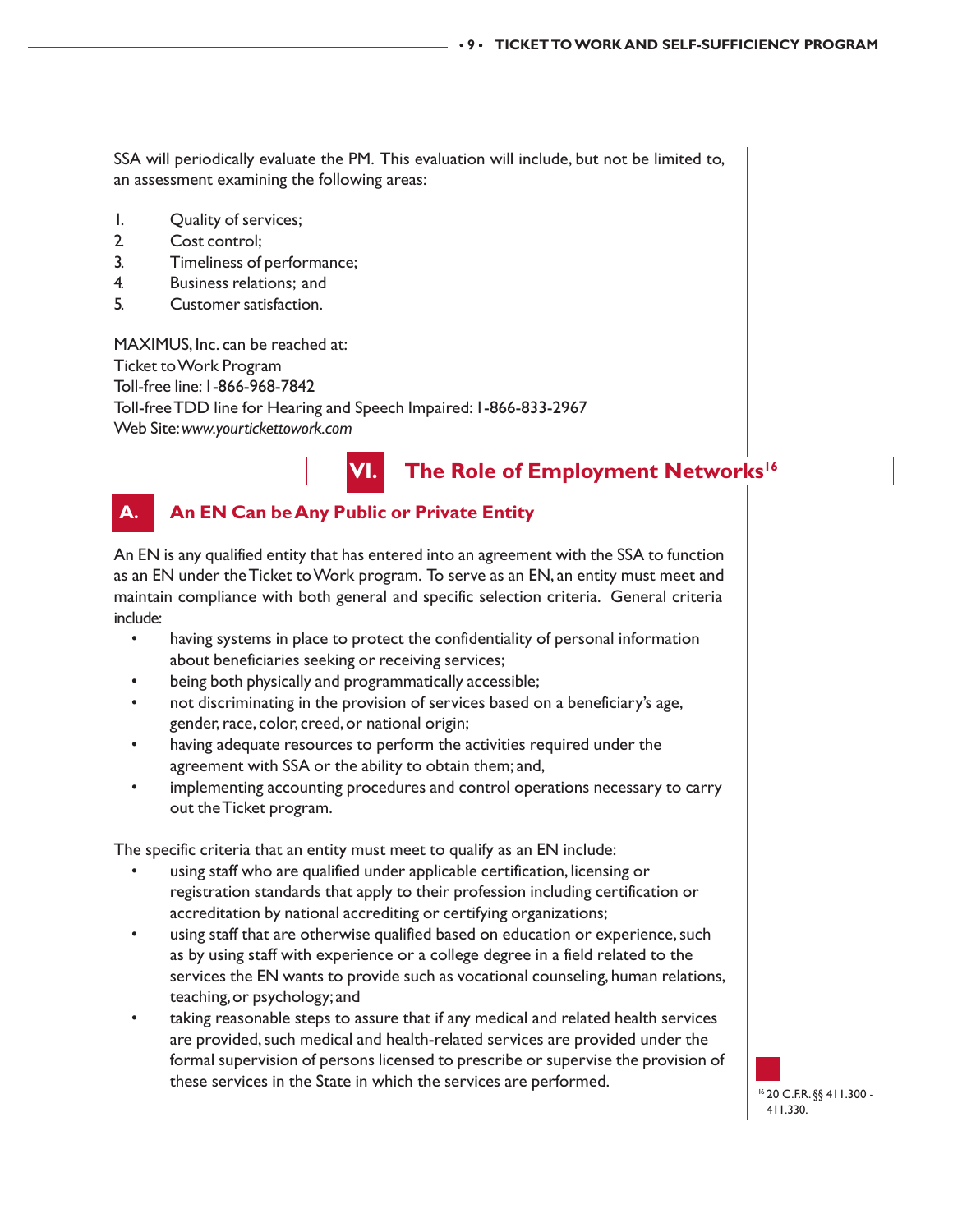Any entity must have applicable certificates, licenses, or other credentials if such documentation is required by State law to provide VR services, employment services or other support services.

### **B. An EN's Role in the Ticket Program is Voluntary**

This is true of all ENs, other than a State VR agency serving as an EN. An EN is not required to serve any particular beneficiary. An EN is not required to provide or offer any specified list of services. After beginning to serve a beneficiary, the EN may choose, by following certain procedures outlined in the final Ticket regulations and subject to any dispute resolution procedures, to sever the relationship and stop serving the beneficiary. We expect most ENs will limit their work to those areas which are within their expertise.

Readers should take note, that in the case of a state VR agency serving as an EN, all of the requirements of Title I of the Rehabilitation Act, which govern State VR agencies, will continue to apply to services provided through the Ticket program. As a practical matter, this may mean that some beneficiaries will have a better guarantee of available services through the State VR agency than through an EN. It is up to the beneficiary, with or without help from third parties, to evaluate the contrasting services available and work with the entity of his or her choice.

# **C. How to Become an EN**

An entity, other than a State VR agency, applies to SSA to become an EN by responding to SSA's request for proposals (RFP). This RFP is available through SSA's website at: *www.ssa.gov/ work*. The applicant must certify that it is qualified to provide employment services, VR services, or other support services to beneficiaries either directly or through contract or other arrangement.

#### **D. EN Responsibilities, Including the Obligation to Report to MAXIMUS**

The EN assumes responsibility for the coordination and delivery of employment services, VR services, or other support services to beneficiaries who have assigned their Ticket to that EN. An EN may consist of either a single provider of such services or a group of providers organized to combine their resources into a single entity. A one-stop delivery system established under the Workforce Investment Act of 1998 can serve as an EN. An EN provides services either directly or by entering into agreements with other providers, which can furnish appropriate services and serve prescribed service areas and take measures to ensure that services provided under the Program meet the requirements of individual work plans (IWPs). An EN must develop and implement IWPs in partnership with each beneficiary whom they agree to serve in a manner that affords the beneficiary the opportunity to exercise informed choice in selecting an employment goal and specific services needed to achieve that goal. Each IWP must meet the requirements detailed in the section below.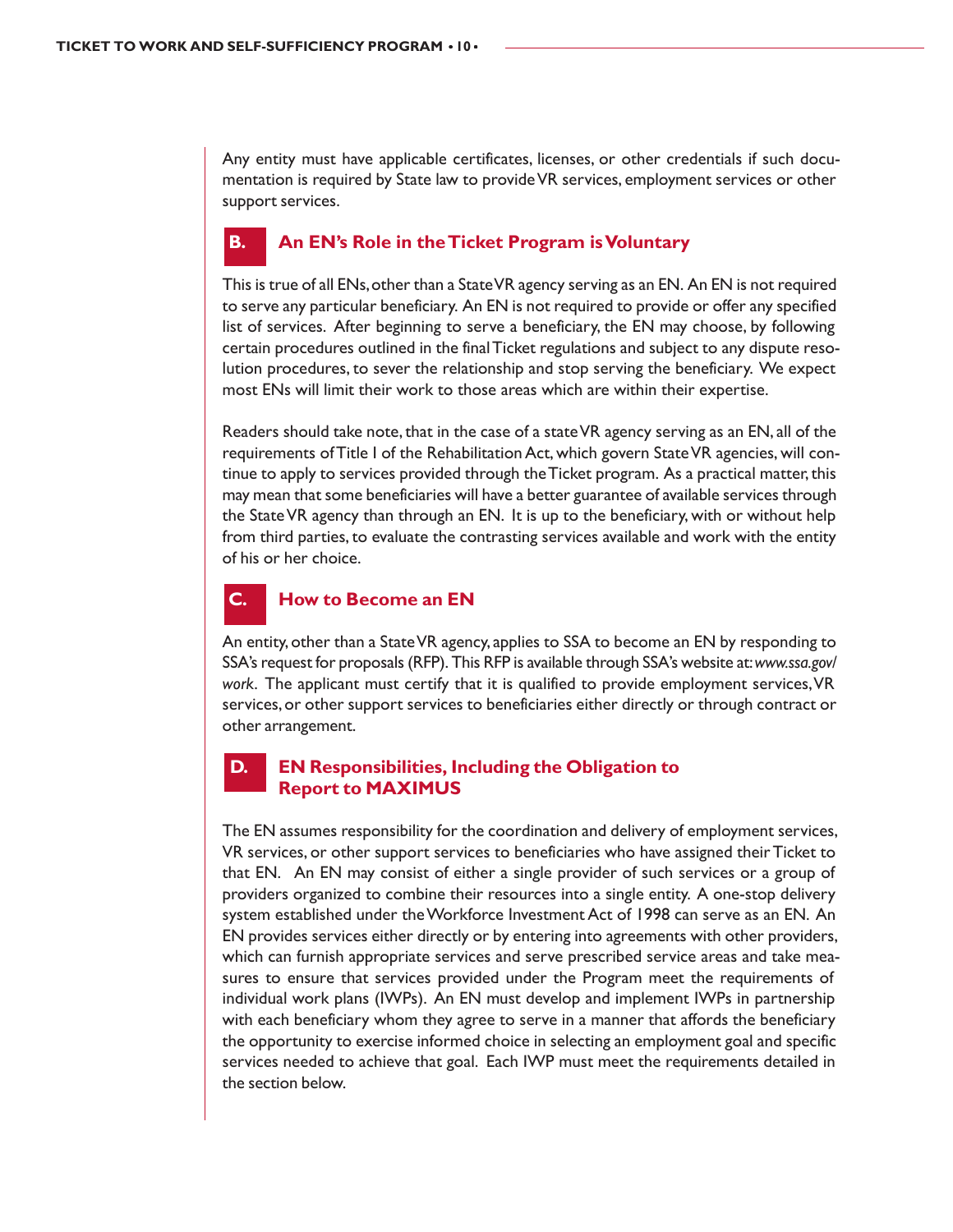Finally, the EN must report to the Program Manager (i.e., MAXIMUS) each time it accepts a Ticket for assignment; submit a copy of each signed IWP to the PM; submit to the PM copies of amendments to a beneficiary's IWP; submit to the PM a copy of any agreement the EN has established with a State VR agency; submit information to assist the PM conducting the reviews necessary to assess a beneficiary's timely progress; report to the PM the specific outcomes achieved with respect to specific services the EN provided or secured on behalf of the beneficiary; provide a copy of its most recent annual report on outcomes to each beneficiary considering assigning a Ticket to it; meet all financial reporting requirements; collect and record such data as SSA requires; and, adhere to all requirements specified in the agreement with SSA.

SSA will periodically evaluate the EN's performance to ensure effective quality assurance in the provision of services by ENs. SSA will solicit and consider the views of the individuals the EN serves and the PM monitoring the EN. ENs must make the results of these periodic reviews available to beneficiaries to assist them in choosing among available ENs.

# **E. An EN Cannot Charge a Beneficiary for Services**

The only way that an EN can be paid is through one of the two payment options, discussed in section XI, below. A State VR agency, which can also be paid through a cost reimbursement system, is also precluded from charging for its services when it serves a beneficiary under the Ticket program.

# **VII. The Role of State Vocational Rehabilitation** Agencies<sup>17</sup>

Every State agency administering or supervising the administration of the State plan approved under Title I of the Rehabilitation Act of 1973, as amended, must participate in the Ticket to Work program if it wishes to receive payments from SSA for serving beneficiaries who are issued a Ticket. The Ticket program provides the State VR agency with an additional payment option, the cost reimbursement system, that is not available to private ENs. A State VR agency will provide services pursuant to the requirements of Title I of the Rehabilitation Act. All services will be delivered pursuant to a written individualized plan of employment (IPE).

A State VR agency participates in the program in one of two ways when providing services to a particular beneficiary. On a case-by-case basis, the State agency may participate either as 1) an EN or 2) under the cost reimbursement payment system. When the State agency serves a beneficiary with a Ticket as an EN, the agency will use the EN payment system it has elected for this purpose, either the outcome or outcome-milestone payment system. The State VR agency will have periodic opportunities to change the payment system it uses when serving as an EN. When serving a beneficiary who does not have a Ticket, the State VR agency may seek payment only under the cost reimbursement payment system. A State VR agency can choose to function as an EN or to receive payment under the cost reimbursement payment system each time that a Ticket is assigned or reassigned to it if payment has not previously been made with respect to that Ticket. If payment has previ-



17 20 C.F.R. §§ 411.350 - 411.435.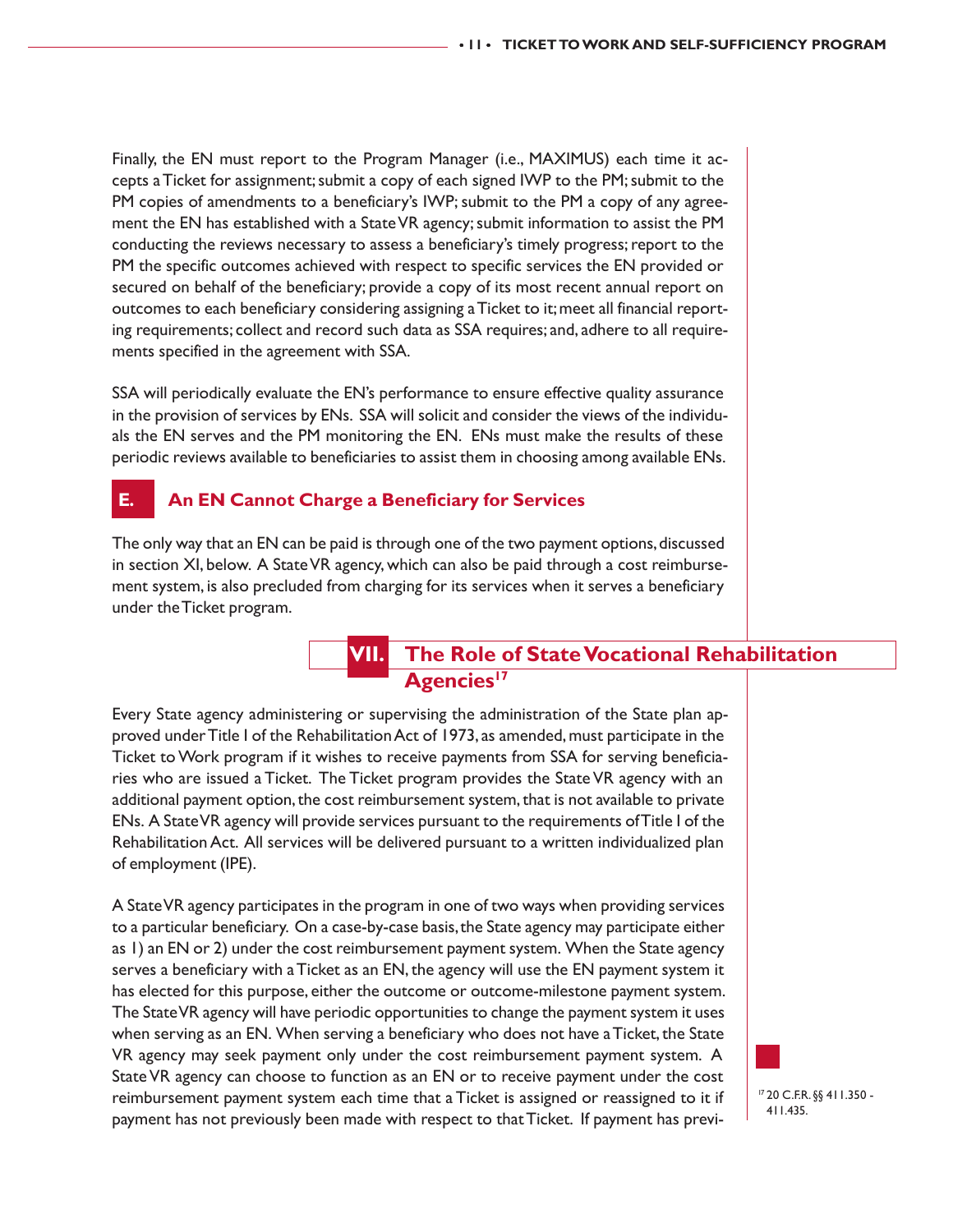ously been made with respect to that Ticket, the State agency can receive payment only through the payment system under which the earlier payment was made.

An EN may refer a beneficiary it is serving to a State VR agency for services if the State agency and EN have an agreement that specifies the conditions under which services will be provided by the State agency. This agreement must be in writing and signed by both parties prior to the EN referring any beneficiary to the State agency for services.

# **The Individual Work Plan<sup>18</sup> and Specific Services Available**

# **A. The IWP is a Written Document**

An IWP is a required written document signed by an EN and a beneficiary, or a representative of a beneficiary. It is developed and implemented in partnership when a beneficiary and EN have come to a mutual understanding to work together to pursue the beneficiary's employment goal. The IWP outlines the specific employment services, vocational services, and other support services that the EN and beneficiary have determined are necessary to achieve the stated employment goal. The beneficiary and EN share responsibility for determining the employment goal and the specific services needed to achieve it.

#### **B. What Services are Available through an IWP?**

The Ticket legislation provides a representative list of services available through the Ticket program. It includes "case management, work incentives planning, supported employment, career planning, career plan development, vocational assessment, job training, placement, follow-up services, and such other services as may be specified by [SSA] under the Program."19 Although the law and regulations authorize a fairly open-ended array of potential services, there is no criteria or test governing which services a beneficiary will get with a Ticket. Since the program is voluntary, there is no mandate for an EN (other than a state VR agency) to provide any specific service or serve any specific beneficiary.

For individuals served in the Ticket program by a State VR agency, services must be provided through the traditional IPE.In contrast to the private EN, the State VR agency is required to serve all eligible individuals (subject to any limitations imposed in many states to serve only the most severely disabled under an Order of Selection) and, in general, provide any and all services as necessary to achieve a work goal. A more comprehensive discussion of an individual's right to services though the State VR agency appears in Policy and Practice Brief #1, *State and Federal Vocational Rehabilitation Programs*, 20 published by the Work Incentives Support Center at Cornell University.



<sup>18</sup> 20 C.F.R. §§ 411.450 - 411.470. <sup>19</sup> 42 U.S.C. § 1320b-19(e)(5). <sup>20</sup> www.ilr.cornell.edu/edi/ PPBriefs.cfm



#### **C. What Statements Must Appear in the Written IWP?**

The EN is responsible for ensuring that, at a minimum, the written IWP includes statements about the following: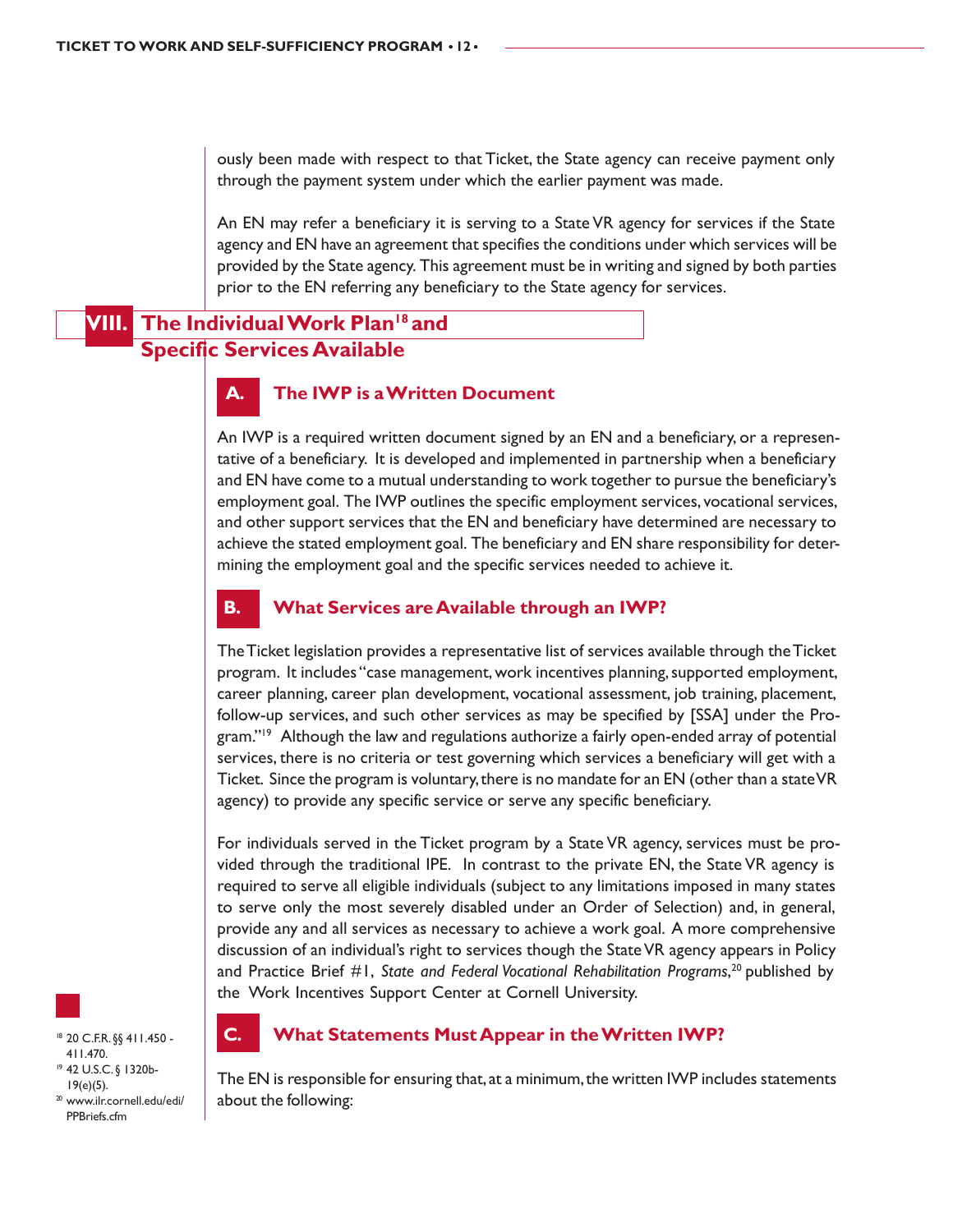- the vocational goal developed with the beneficiary, including, as appropriate, goals for earnings and job advancement;
- the services and supports necessary for the beneficiary to accomplish that goal;
- any terms and conditions related to the provision of these services and supports;
- a statement that the EN may not request or receive any compensation for the costs of services and supports from the beneficiary;
- a statement of the conditions under which an EN may amend the IWP or terminate the relationship;
- the beneficiary's rights under the Ticket to Work program, including the right to retrieve a Ticket at any time if the beneficiary is dissatisfied with the services being provided by the EN;
- the remedies available to the beneficiary, including information on the availability of advocacy services and assistance in resolving disputes through the State Protection and Advocacy system;
- the beneficiary's right to privacy and confidentiality regarding personal information, including information about the beneficiary's disability;
- the beneficiary's right to seek amendments to the IWP (the IWP can be amended if both the beneficiary and the EN agree to the change); and
- the beneficiary's right to have a copy of the IWP made available to the beneficiary, including in an accessible format chosen by the beneficiary.

# **IX. Assigning and Re-Assigning Ticket; Extension Periods**

### **A. Initial Assignment to the EN or State VR Agency**<sup>21</sup>

In general, a beneficiary can assign a Ticket as long as he or she continues to be eligible for participation in the program. To assign a Ticket, a beneficiary must first find an EN or State VR agency that is willing to take the Ticket. Once both parties have agreed, the beneficiary and a representative of the EN must develop and sign an IWP. If the beneficiary elects to work with his or her State VR agency, the beneficiary and representative of the State VR agency must agree to, and sign, an Individualized Plan for Employment (IPE) and an additional form. The EN or State VR agency will then submit a copy of the signed IWP or IPE along with appropriate forms to the Program Manager. The effective date of the Ticket assignment will be the first day on which these requirements for Ticket eligibility are met and the IWP or IPE has been signed.

### **B. When Can the Ticket be Taken out of Assignment?**

A beneficiary may "retrieve" a Ticket or take it out of assignment for any reason. The beneficiary must notify the Program Manager (i.e., MAXIMUS) in writing. The Ticket will no longer be assigned to that EN or State VR agency, effective the first day of the month following the month in which the beneficiary notifies the PM. For example, if the beneficiary notifies the PM on February  $8<sup>th</sup>$  that they are taking the Ticket out of assignment, the Ticket is no longer assigned effective March 1<sup>st</sup>. If an EN goes out of business or is no longer

21 20 C.F.R. § 411.140.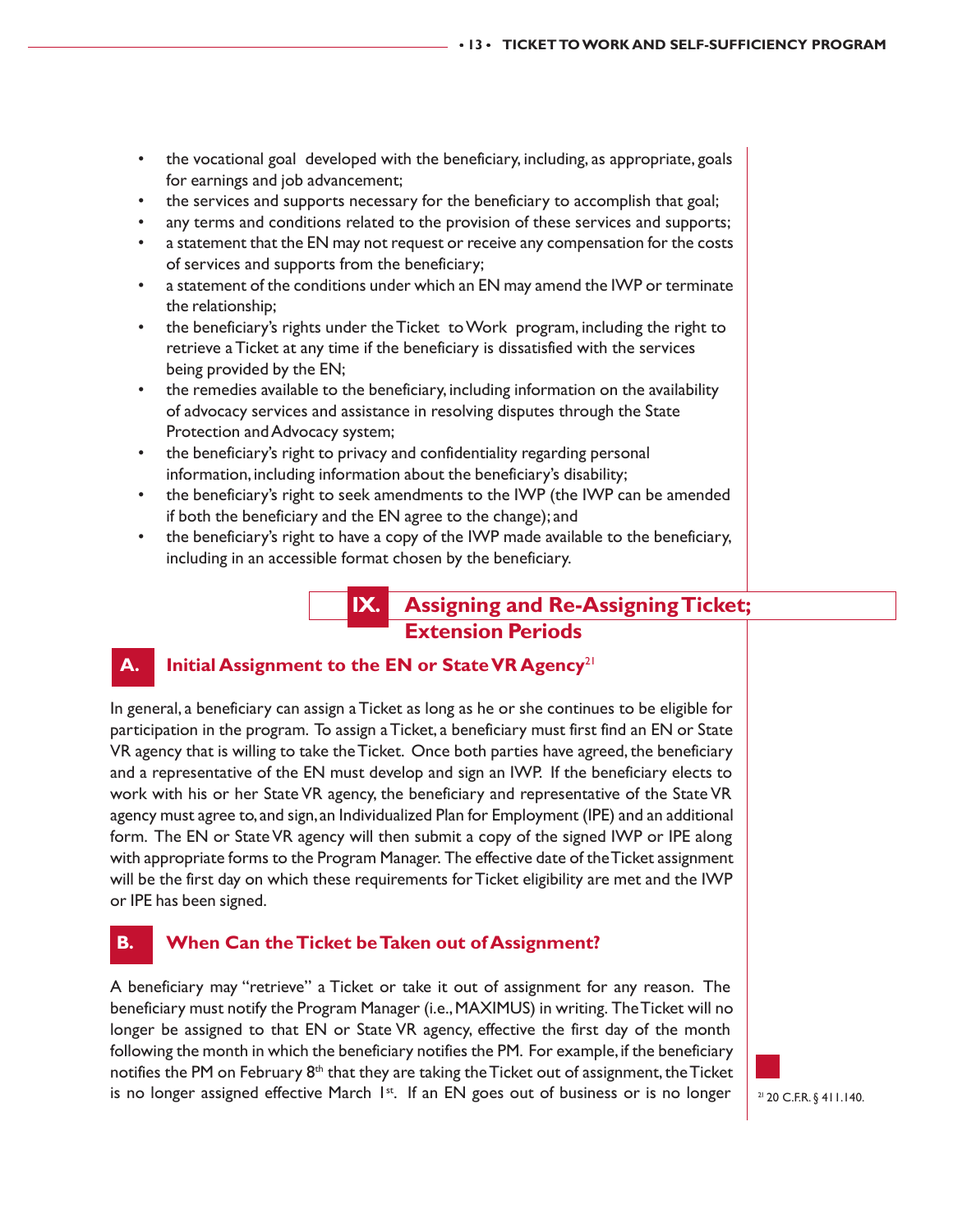approved to participate as an EN in the Ticket program, the PM will take the beneficiary's Ticket out of assignment. In addition, if the beneficiary's EN is no longer able to provide services, or if the State VR agency stops providing services because the beneficiary is deemed ineligible for services, the EN or State VR agency may ask the PM to take the beneficiary's Ticket out of assignment. In both of these latter situations, a notice will be sent to the beneficiary informing him or her of this decision.<sup>22</sup>

# **When Can a Ticket be Reassigned?**

A beneficiary may reassign their Ticket as he or she deems appropriate and as long as he or she continues to be eligible for participation in the program. For example, a beneficiary who was being served by an EN may choose to reassign the Ticket to a different EN or to the State VR agency.<sup>23</sup> To re-assign a Ticket, all of the following requirements must be met:

- a. He or she meets the criteria for assigning a Ticket described in POMS DI 55025.001B.1 and 2.
- b. If the beneficiary does not meet the criteria, he or she may reassign his or her Ticket only if he or she:
	- Continues to meet the Ticket eligibility requirements;
	- Has an unassigned Ticket; and
	- Has an EN/State VR Agency who is willing to work with him or her and sign a new IWP or IPE.
	- If the Ticket is not in use, the IWP or IPE must be completed and signed within 30 days of being taken out of assignment.
	- If the Ticket is in use, the employment plan must be completed and signed be fore the end of the extension period described below.

The reassignment is effective on the first day these requirements are met. If the beneficiary reassigns the Ticket to the same EN or State VR Agency that the beneficiary was previously working with, SSA resumes counting the months in the initial 24-month period or the 12-month progress review period. If the beneficiary reassigns the Ticket to a new EN or State VR Agency, the 24-month period starts over. However, if the reassignment occurs within a 12-month progress review period, SSA resumes counting the months rather than starting over.

# **D. Reassignments and the Protection Against CDRs: The Three-Month Extension Period and Inactive Status**

As stated above, the beneficiary or EN/State VR agency may take a Ticket out of assignment. The "extension period" is the three-month time frame that the beneficiary who is using a Ticket has to select an EN or State VR Agency, after a Ticket is taken out of assignment.

 $\frac{2}{3}$  *Id.* § 411.145.<br> $\frac{23}{3}$  *Id.* §411.150(a).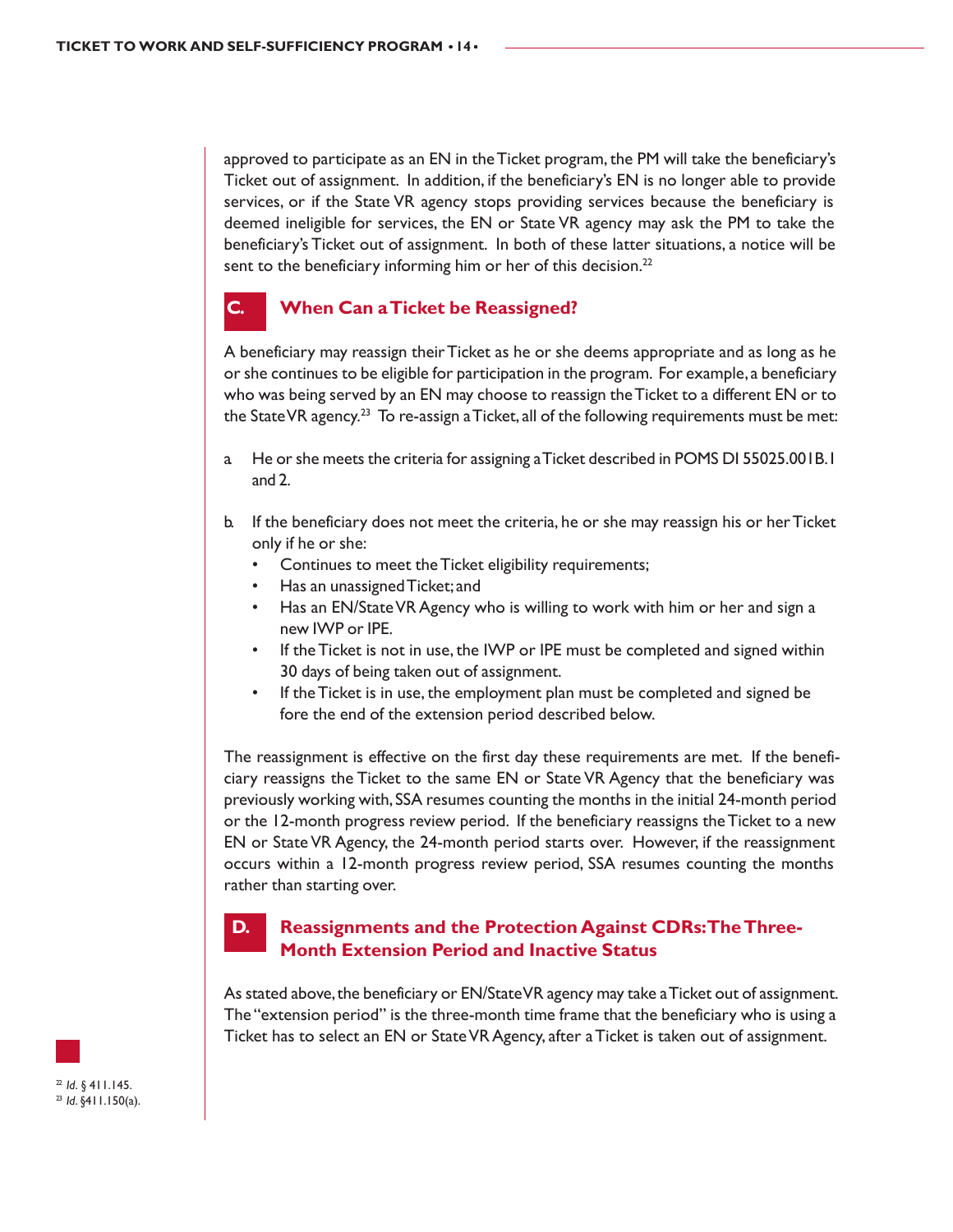During the three-month extension period, the Ticket is still considered to be in use. This means that the beneficiary will not be subject to medical continuing disability reviews (CDRs) during this period, as described in **Section X**. The extension period begins on the first day on which the Ticket is no longer assigned and ends three months after it begins or when the beneficiary assigns the Ticket to a new EN or State VR agency, whichever occurs first.<sup>24</sup> If the beneficiary does not reassign the Ticket during the extension period, it is considered not in use at the end of the extension period and the beneficiary will once again be subject to medical CDRs.<sup>25</sup> The extension period does not count in determining whether the beneficiary is making timely progress toward his or her work goals.

During the initial 24-month period after Ticket assignment, the beneficiary can make a written request to the PM to place his or her Ticket in inactive status due to possible relapses in health condition or emergency situations. Months in inactive status do not count in deciding whether the beneficiary is making timely progress toward work goals, as discussed later. The Ticket is not in use when inactive. In general, the beneficiary can make another written request to the PM to reinstate Ticket use. While the Ticket is in inactive status, SSA may initiate a medical CDR.<sup>26</sup>

# **X. Elimination of Medical Continuing Disability Review While Beneficiary is "Using a Ticket"27**

A medical CDR is the review conducted by SSA to determine whether or not a beneficiary continues to meet SSA's disability standard. SSA will not conduct a medical CDR when the beneficiary is using the Ticket. However, this protection does not apply to work reviews that SSA may conduct to determine whether or not a beneficiary is engaging in substantial gainful activity.

# **A. How Does SSA Define "Using a Ticket?"**

For a beneficiary who has assigned his or her Ticket to an EN or State VR agency, SSA defines "using a Ticket" as a specified period of time during which the beneficiary is actively following the approved plan to become self-supporting. The EN monitors the beneficiary's progress with the plan, but the PM actually decides if the beneficiary is "using" the Ticket. SSA cannot initiate a medical CDR while the beneficiary is using the Ticket. If a Ticket has been assigned after a medical CDR has been initiated, SSA will complete that CDR. If, during that CDR, SSA decides that the beneficiary has medically recovered, usually benefits will be terminated. However, in some circumstances, SSA may continue benefits if the Ticket assignment was made prior to the medical CDR decision.<sup>28</sup>

# **B. Using a Ticket: The Initial 24-Month Period**

The initial 24-month period begins the month following the month in which a beneficiary's Ticket is considered to be assigned. During the initial 24-month period, a beneficiary must be actively participating in his or her employment plan. This means that the beneficiary is engaging in activities outlined in the employment plan on a regular basis and within the

- <sup>24</sup> *Id*. §§ 411.220(b), (c) and (d).
- 
- <sup>25</sup> *Id*. § 411.220(f).<br><sup>26</sup> *Id*. § 411.190(a)(2).<br><sup>27</sup> 20 C.F.R. §§ 411.160 -
- 411.225.
- <sup>28</sup> *See* 20 C.F.R. §§
- 404.316(c), 416.1338; POMS DI 13515.001 *et seq*., allowing benefits to continue following a medical recovery if the beneficiary is involved in an approved VR program that started before the disability ceased.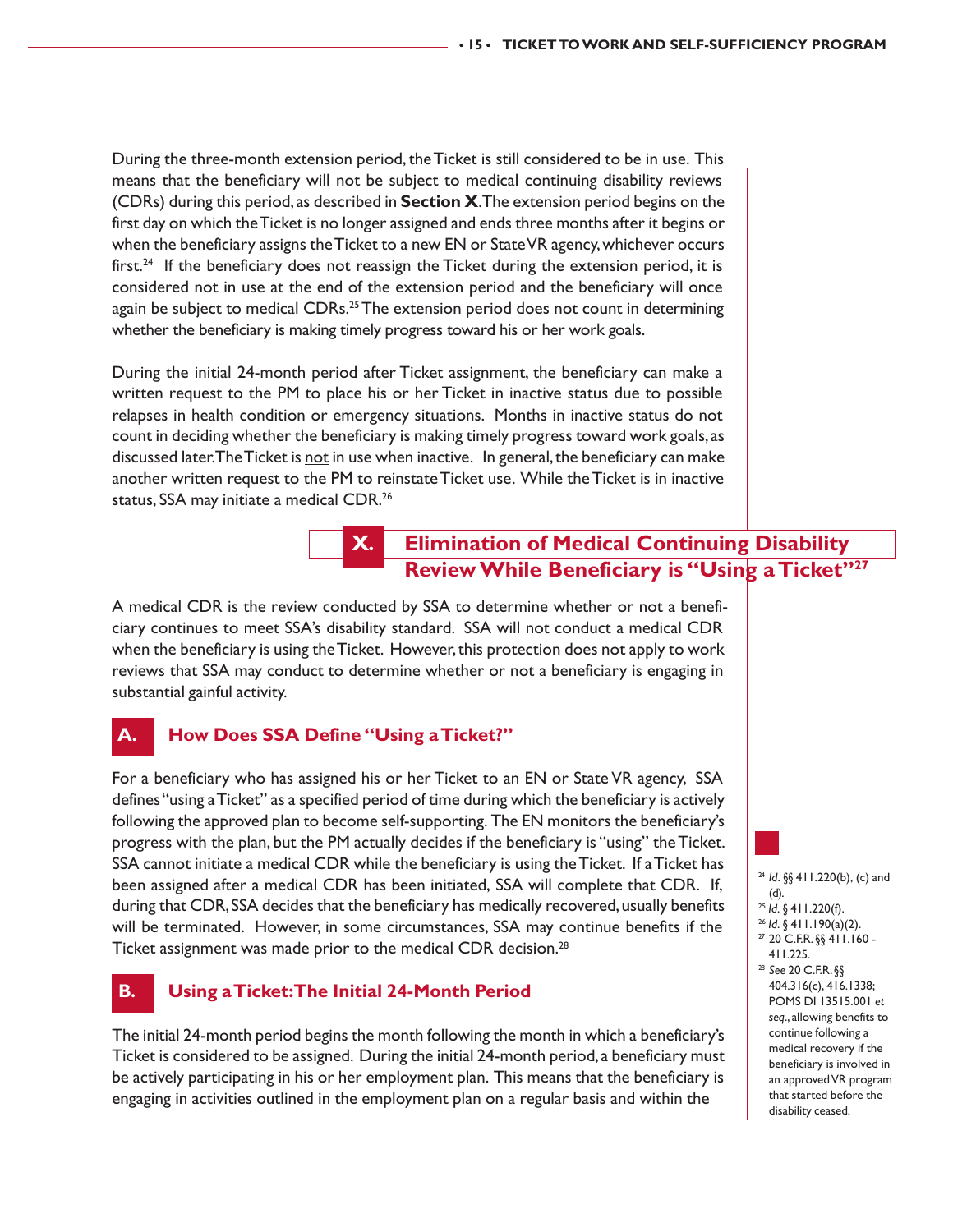appropriate time frames.<sup>29</sup> During the initial 24-month period, SSA does not count any month in which the Ticket is in an extension period or in inactive status in deciding whether the beneficiary is making timely progress toward self supporting employment.<sup>30</sup> The EN will notify the PM if the beneficiary is not following the plan.

At the completion of the first 24 months during which a beneficiary used his or her Ticket, the Program Manager (i.e., MAXIMUS) will conduct a Progress Review. During this review the PM will answer three questions as required by the Ticket regulations:

- 1. Is the beneficiary actively participating in their employment plan? Simply, is the beneficiary engaging in activities outlined in their employment plan on a regular basis and in the approximate time frames specified in the plan. These activities may include employment, if agreed to in the employment plan.
- 2. Does the beneficiary's employment plan have a goal of at least three months of work by the time of the beneficiary's first 12-month progress review?
- 3. Given the beneficiary's current progress in the employment plan, can the individual be expected to reach this goal of at least three months of work at the time of their first 12-month progress review?<sup>31</sup>

The regulations specify that active participation in the beneficiary's employment plan is presumed unless the EN or State VR agency tells the PM that the beneficiary is not actively participating.<sup>32</sup>

It is important to note that if a beneficiary engages in one or more months of employment during the initial 24-month period, these months can count toward the three months of employment required as part of the criteria for the first 12-month progress review that follows the 24-month review. If during the 24-month progress review the PM is able to answer yes to all three questions, then the beneficiary will be found to be making timely progress toward self-supporting employment until the first 12-month progress review. If the answer to any of these questions is no, then the PM will find that the beneficiary is not making timely progress and the Ticket is no longer in use. The PM will send a written notice of the decision to the beneficiary at his or her last known address. The notice will explain the PM's reasoning and inform the beneficiary of the right to ask SSA for a review of the decision. The decision will be effective 30 days after the date on which the PM sends the notice of the decision to the beneficiary unless a request for review is made. $33$ 

 $29$  20 C.F.R. § 411.180(c)(1). <sup>30</sup> *Id*. § 411.180(b)(1). 31 *Id*. § 411.195(a). 32 *Id*. § 411.190(a)(1). 33 *Id*. § 411.195(c).

### **C. Using a Ticket: The 12-Month Progress Reviews**

The PM will conduct additional progress reviews at 12-month intervals. If the PM determines that the beneficiary fails to successfully complete the review, he or she has the choice of either having SSA review the PM's decision or taking steps to re-enter "in-use"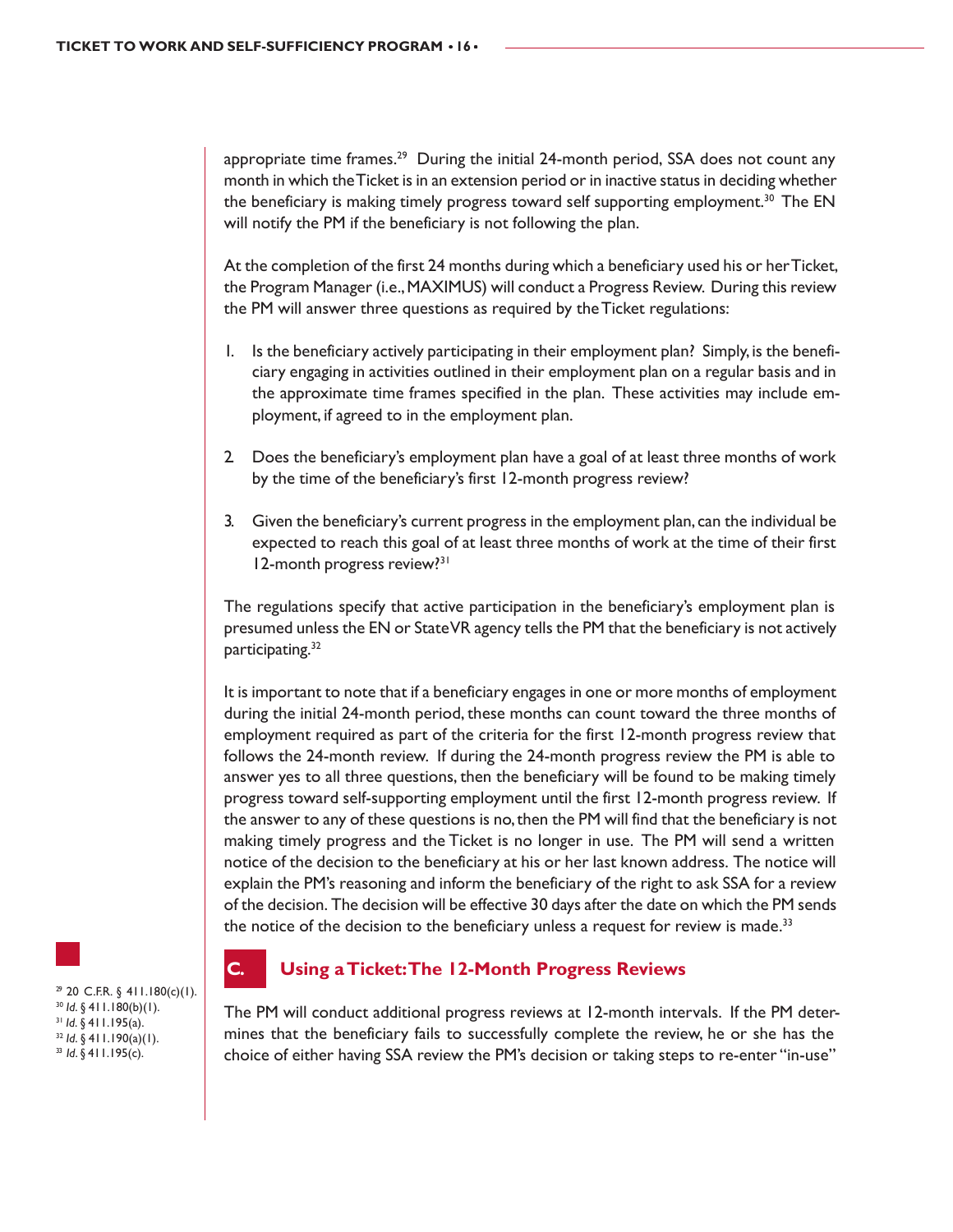status. Even if it has been determined by the PM that a beneficiary is not making timely progress toward self-supporting employment, the beneficiary may continue to participate in the Ticket to Work program. However, he or she will no longer be provided medical CDR protection. NOTE: For each of the progress review periods summarized below, a beneficiary can re-enter in-use status by meeting the timely progress guidelines. The beneficiary would then need to submit a written request to the PM asking that he or she be reinstated to in-use status.<sup>34</sup>

#### **1. The First 12-Month Progress Review**

After the initial 24-month period, to be considered as using a Ticket, the beneficiary will be required to work at least three months at the non-blind SGA level (without considering any SSA work incentives) within the next 12 months. For example, in 2005 the person would be required to earn \$830 during these three months, prior to any income exclusions. These three months do not need to be consecutive. If a beneficiary engages in one or more months of employment during their initial 24-month period, these months can count toward the three months required for the first 12-month review.35

The 12-month review is a two-step process:

- During step one, MAXIMUS will determine if the beneficiary completed the work requirements in the just completed 12-month period. If they have, then MAXIMUS will go to step two. If not, MAXIMUS will find that the beneficiary is not making timely progress toward self-supporting employment (i.e., not using a Ticket).
- During step two, MAXIMUS must determine whether both the beneficiary and the EN or State VR agency expect the person to work at the required level during the next 12 months. If yes, the beneficiary is using a Ticket. If the answer is no, the beneficiary will not be considered using the Ticket.

MAXIMUS will go through the same two-step process during each of the 12-month reviews.

#### **2. The Second and Subsequent 12-Month Progress Reviews**

During the second 12-month review period, the beneficiary must work at least six of 12 months at the gross non-blind SGA level prior to income exclusions. During the third and any subsequent 12-month review periods, the beneficiary must work for at least six of 12 months with earnings substantial enough to eliminate SSI and SSDI cash payments for those six months worked.36

<sup>34</sup> *Id*. § 411.21. 35 *Id*. § 411.180(b)(2) and 411.185(a)(1). <sup>36</sup> *Id*. §§ 411.185(a) and (b).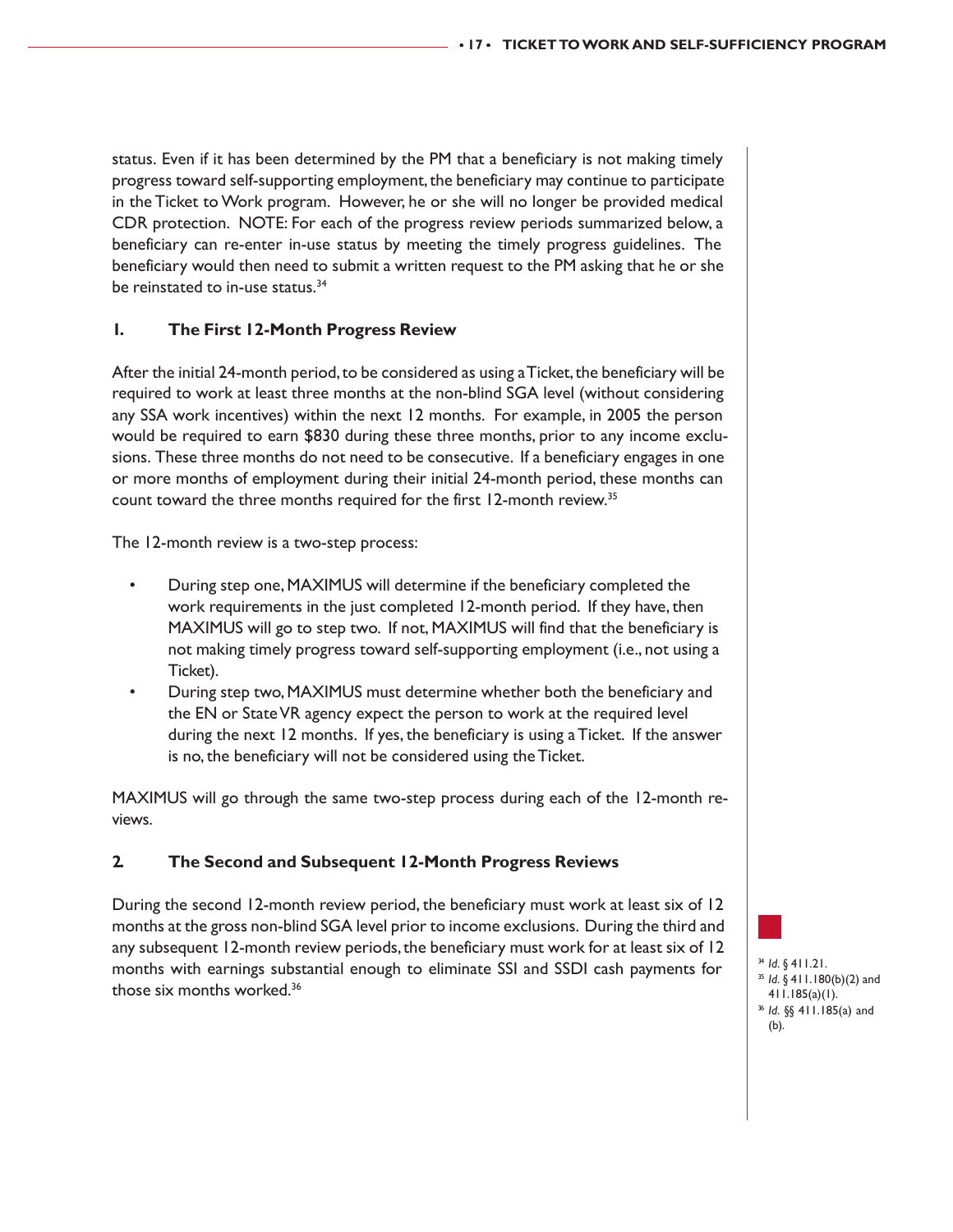The following chart is based on one that appears in the final regulations<sup>37</sup> showing the guidelines that the PM uses when conducting a progress review:

| <b>Review Period</b>      | <b>Participation Criteria</b>                                      |
|---------------------------|--------------------------------------------------------------------|
| Initial 24-months         | Beneficiary following signed employment plan                       |
| First 12-months           | Work at least 3 months at gross non-blind SGA level with           |
| $(25 – 36$ ticket months) | ticket in use (may include work months in initial 24-month period) |
| Second 12-months          | Work at least 6 months at gross non-blind SGA level                |
| $(37 - 48$ ticket months) | with ticket in use                                                 |
| Third and subsequent      | Worked 6 of 12 months and SSDI and/or Federal SSI                  |
| $(49$ and + ticket        | benefits not payable because earnings or net income from           |
| months)                   | self-employment too high (after work incentives applied)           |

*NOTE: The non-blind SGA amount is the annual SGA amount for disability beneficiaries who are not blind, i.e., \$830 in 2005. The gross non-blind SGA amount represents the SGA earnings amount before any work incentive exclusions are applied.*

# **D. Appealing Timely Progress Review Decisions**

If a beneficiary disagrees with a decision made at the conclusion of a Timely Progress Review, that beneficiary can request a review of the decision made before the  $30<sup>th</sup>$  day after the date on which the PM sends the notice of decision. SSA will consider the beneficiary to be making timely progress until they make a decision. SSA will send a written notice of their final decision to the beneficiary at their last known address. If they decide that the beneficiary is no longer making timely progress, their decision will be effective on the date on which they send the notice of decision to the beneficiary.<sup>38</sup>

### **E. When Will the Status of "Using a Ticket" End?**

A beneficiary will not be considered "using a Ticket" with the earliest of the following:

- The month in which the Ticket terminates;
- The  $60<sup>th</sup>$  month for which an outcome payment is made to an EN or State VR agency;
- For State VR agencies that chose the cost reimbursement method, the 60<sup>th</sup> month for which an outcome payment would be due if the agency had chosen to serve the beneficiary as an EN;
- The month in which the beneficiary no longer meets timely progress requirements;
- When the beneficiary fails to reassign the Ticket by the end of a three-month extension period.



<sup>37</sup> *Id*. § 411.191. 38 *Id*. § 411.205.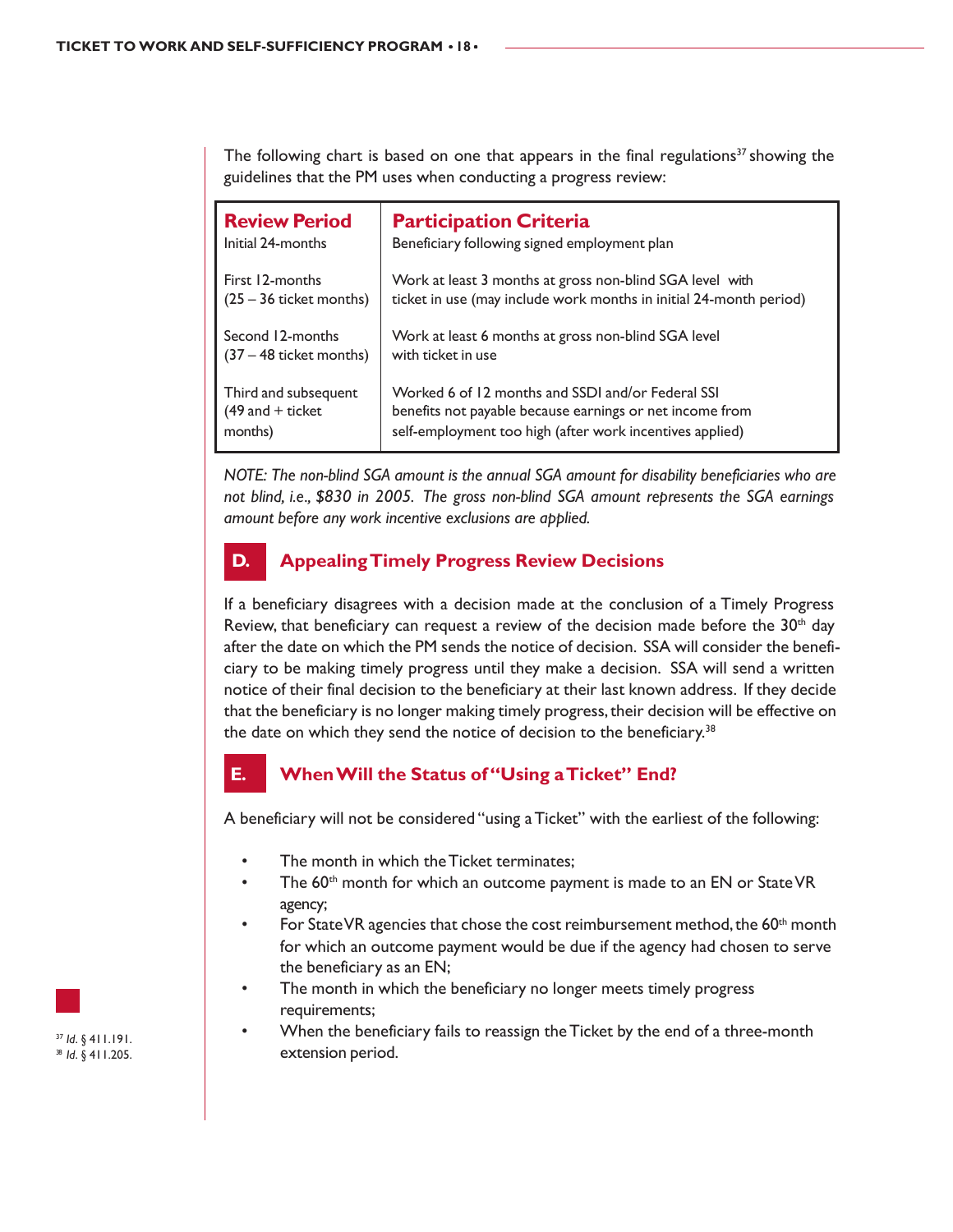### **F. Ticket Termination**<sup>39</sup>

A beneficiary's Ticket will terminate if and when he or she is no longer eligible to participate in the Ticket to Work program. If a Ticket is terminated, a beneficiary will no longer be able to assign it and an EN or State VR agency will not receive milestone or outcome payments achieved in or after the month in which the Ticket was terminated. A beneficiary's eligibility to participate in the Ticket to Work program will end, and the Ticket will terminate, in the earliest of the following months:

- 1. The month in which entitlement to SSDI benefits based on disability ends for reasons other than work activity or earnings, or the month in which eligibility for SSI benefits based on disability or blindness terminates for reasons other than work activity or earnings, whichever is later; or
- 2. If the beneficiary is entitled to SSDI widow's or widower's benefits based on disability, the month in which the beneficiary turns age 65; or
- 3. If the beneficiary is eligible for SSI based on disability or blindness, the month following the month in which they turn age 65.



#### **A. ENs, Including State VR Agencies Serving as ENs, may Elect to be Paid Under One of Two Systems**

The underlying premise of the Ticket to Work program is to pay ENs based on the satisfactory employment (or self-employment) outcomes of the SSDI or SSI beneficiary. With the exception of four milestone payments available under the Outcome-Milestone Payment System, and the separate option for State VR Agencies to be paid under the longstanding cost reimbursement payment system, all payments to an EN occur based on work activity that results in the beneficiary's loss of SSDI benefits and disability-based federal cash SSI benefits.

ENs may elect to be paid under one of two EN payment systems – the Outcome Payment System or the Outcome-Milestone Payment System. Payments under the new EN payment systems differ, depending on the option chosen and the types of benefits received by the beneficiary. The pace of payments to an EN will also depend on how quickly the beneficiary achieves the required work outcomes.

An EN elects one of the two payment systems when it enters into an agreement with SSA to serve as an EN. After first electing a payment system, the EN can then make one change in its chosen payment system at any time during the first 12 months after the month it becomes an EN, or within 12 months after the month the Ticket program starts in its State, whichever occurs later. Additionally, at least every 18 months SSA will offer each EN the opportunity to change its elected payment system.<sup>41</sup>

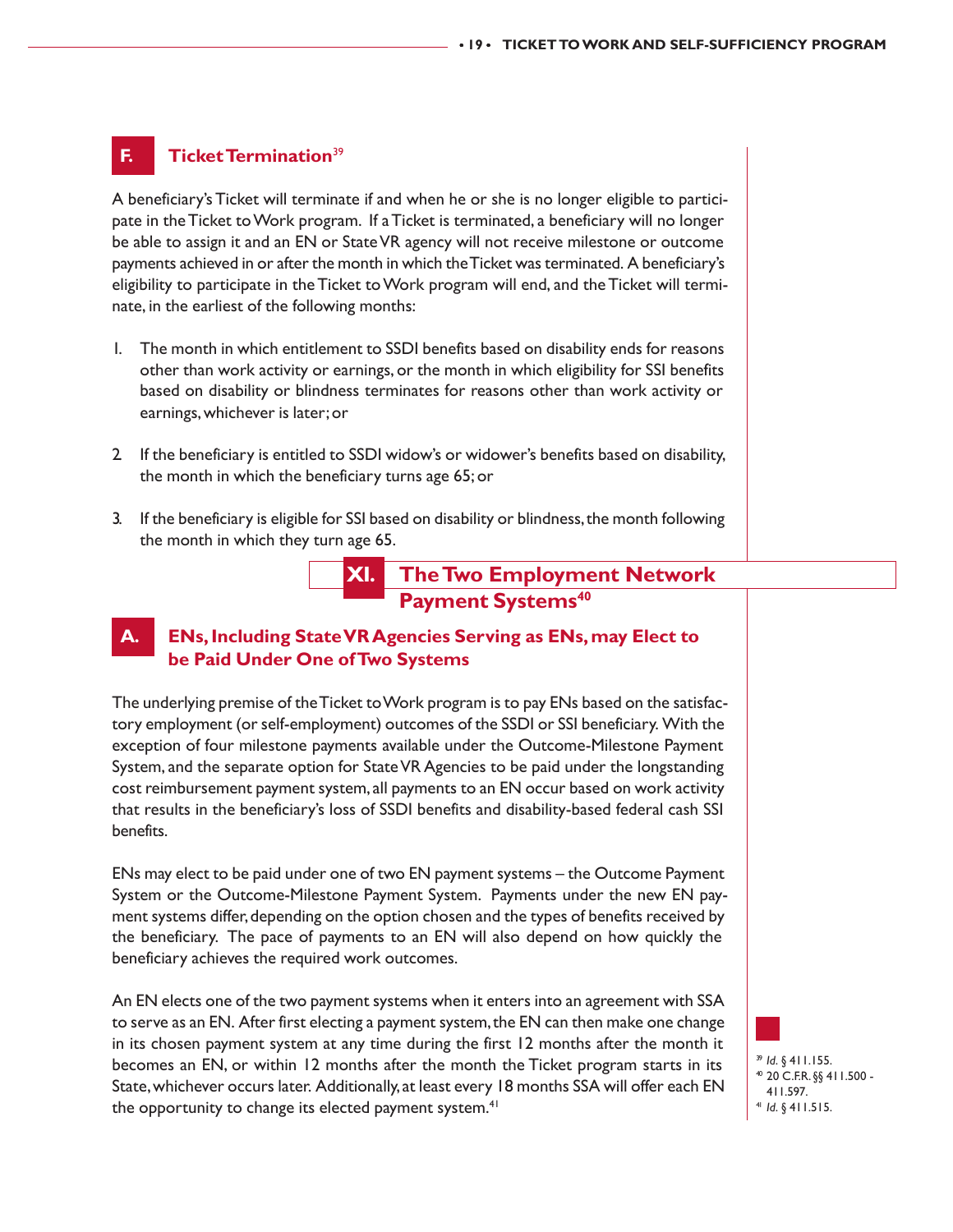# **B. The Payment Calculation Base**

Each calendar year, SSA bases the payments for both EN payment systems, described below, on something called the Payment Calculation Base. One of two Payment Calculation Bases is used, depending on whether the individual served is an SSDI or SSI beneficiary. For SSDI beneficiaries (including concurrent SSDI/SSI beneficiaries), the Payment Calculation Base will be the average monthly disability insurance benefit payable for the months during the preceding calendar year to all disabled worker beneficiaries who are in current pay status for the month in which the benefit is payable. For SSI beneficiaries (who are not concurrently SSDI beneficiaries), the Payment Calculation Base will be the average monthly federal SSI payment based on disability payable for the months during the preceding calendar year to all beneficiaries who: i) have attained age 18 but not age 65; ii) are not concurrent SSDI/SSI beneficiaries; and iii) are in current pay status for the month in which the payment is made.<sup>42</sup>

### **C. Payments Under the "Outcome Payment System"**

SSA can pay the EN for up to 60 outcome payment months that a beneficiary attains during his or her outcome payment period. A beneficiary attains an outcome payment month when no SSDI or disability-based federal cash SSI payments are payable because of work or earnings. An EN can be paid for an outcome month only if it is attained after a beneficiary has assigned his or her Ticket to the EN and before the individual's Ticket terminates. An outcome payment under this payment system will be equal to 40 percent of the Payment Calculation Base for the calendar year in which the outcome payment month occurs, rounded to the nearest whole dollar.<sup>43</sup>

### **D. Payments Under the "Outcome Milestone Payment System"**

SSA can pay the EN for up to four milestones achieved by the beneficiary after the Ticket is first assigned and the beneficiary begins to work. In addition, SSA can pay the EN for up to 60 outcome payment months that the beneficiary attains for each month that no SSDI or disability-based federal cash SSI payments are payable because of work or earnings.<sup>44</sup>

The **Four Milestones** are based on the earnings levels that SSA uses when it considers whether a beneficiary's work activity is SGA. The requirements for meeting the four milestones are as follows:

- 1. The first milestone is met when the beneficiary has worked for one calendar month and has gross earnings from employment (or net earnings from self employment) for that month that are above the SGA threshold amount.
- 2. The second milestone is met when the beneficiary has worked for three calendar months within a 12-month period and has gross earnings from employment (or net earnings from self employment) for each of the three months that are above the SGA threshold amount. The month used to meet the first milestone can be included in the three months used to meet the second milestone.

<sup>42</sup> *Id*. § 411.500(a). 43 *Id*. § 411.525(a). 44 *Id*. §§ 411.525(b) and 411.535.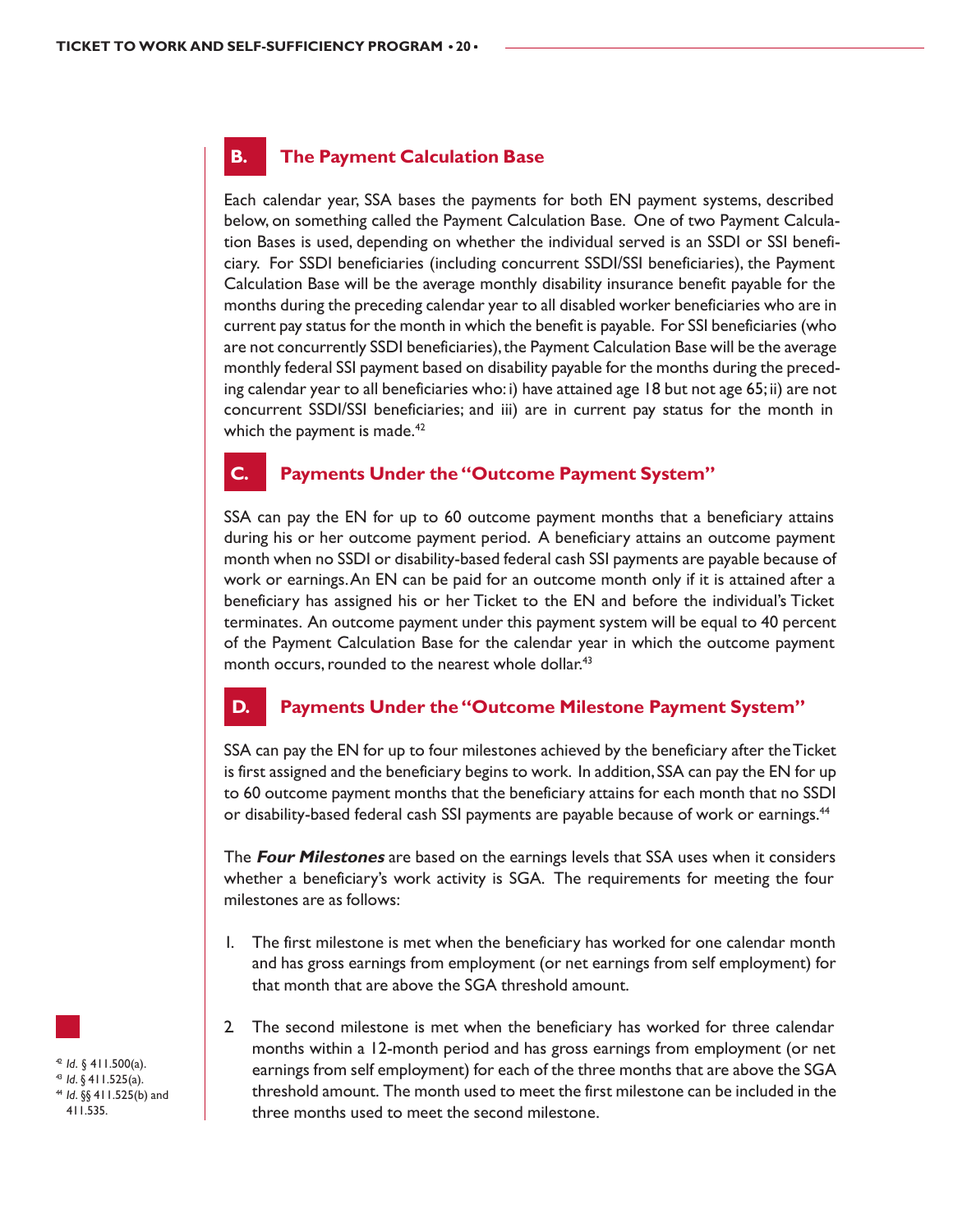- 3. The third milestone is met when the beneficiary has worked for seven calendar months within a 12-month period and has gross earnings from employment (or net earnings from self employment) for each of the seven months that are above the SGA threshold amount. Any months used to meet the first two milestones can be included in the seven months used to meet the third milestone.
- 4. The fourth milestone is met when the beneficiary has worked for 12 calendar months within a 15-month period and has gross earnings from employment (or net earnings from self employment) for each of the 12 months that are above the SGA threshold. Any months used to meet the first three milestones can be included in the 12 months used to meet the fourth milestone.<sup>45</sup>

An EN can be paid for a milestone only if the milestone is attained:

- after a beneficiary has assigned his or her Ticket to the EN;
- before the individual attains the first outcome payment month; and
- before the individual's Ticket terminates.

The payment amounts for the four milestones are each tied to a percentage of the Payment Calculation Base for the calendar year in which the month of attainment of the milestone occurs, rounded to the nearest dollar.

Each of the **60 Outcome Payments** under the Outcome–Milestone Payment System is equal to 34 percent of the Payment Calculation Base for the calendar year in which the outcome payment month occurs, rounded to the nearest whole dollar.<sup>46</sup> If the EN received one or more milestone payments with respect to an individual, each outcome payment made to the EN with respect to the same individual will be reduced by an amount equal to  $1/60$ <sup>th</sup> of the milestone payments made.<sup>47</sup> For example, if an EN received a total of \$900 in milestone payments, each of the 60 outcome payments would be reduced by \$15.

Keep in mind that some ENs may not receive all four milestones under the outcomemilestone payment system. Once a beneficiary's earnings meet the criteria for receiving an outcome payment, the EN will begin receiving outcome payments and no further milestone payments will be made. In such a case, the EN does not actually "lose" the milestone amounts. They are part of the outcome payment base and will be paid out over the 60 month outcome payment period.

# **E. Payment Rates for Specific Calendar Years**

| <b>SSDI-PCB</b> | <b>SSI-PCB</b>  |
|-----------------|-----------------|
| \$791.68(2002)  | \$476.80 (2002) |
| \$819.19(2003)  | \$491.05(2003)  |
| \$840.61 (2004) | \$498.34 (2004) |
| \$868.20 (2005) | \$510.23(2005)  |

During specific calendar years, the following payment calculation bases (PCB) apply:

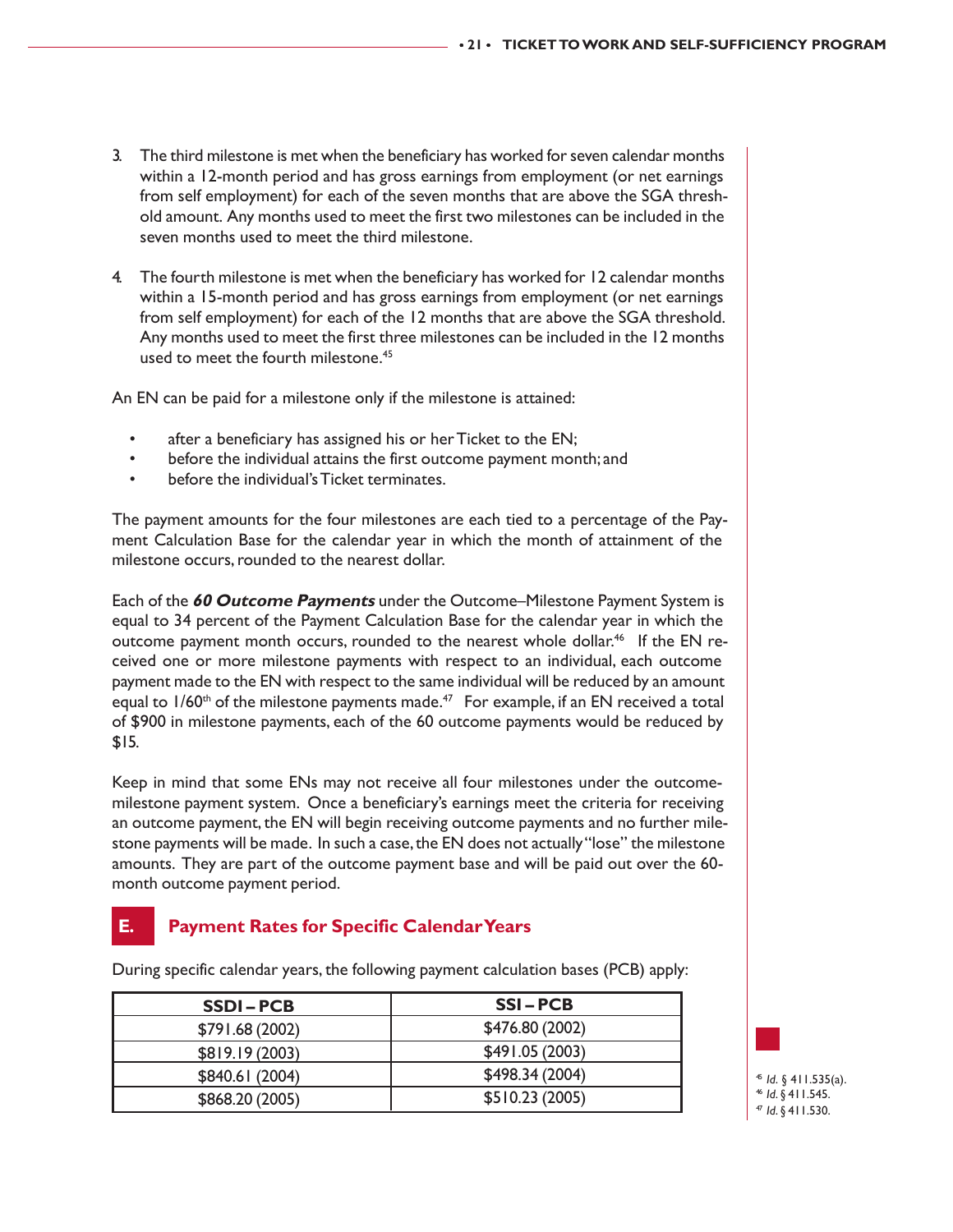The following chart summarizes the payment rates under the two EN payment systems for calendar year 2005, based on the type of benefit received. It also provides the percentage of the PCB each payment rate equals.

| <b>Payment System</b>                   | <b>Type of Payment</b>         | <b>Payment Rate</b><br>% of PCB) | <b>SSDI Rate (SSDI</b><br>and Concurrent) | <b>SSI Rate</b><br>(SSI Only) |
|-----------------------------------------|--------------------------------|----------------------------------|-------------------------------------------|-------------------------------|
| <b>Outcome Payment</b><br><b>System</b> | Outcome Payment                | 40%                              | \$347.00                                  | \$204.00                      |
| <b>Outcome-Milestone</b>                | Milestone #1                   | 34%                              | \$295.00                                  | \$173.00                      |
| <b>Payment System</b>                   | Milestone #2                   | 68%                              | 590.00<br>S                               | \$347.00                      |
|                                         | Milestone #3                   | 136%                             | \$1,181.00                                | \$694.00                      |
|                                         | Milestone #4                   | 170%                             | \$1,476.00                                | \$867.00                      |
|                                         | Outcome-<br>Milestone Payment* | 34%                              | \$295.00                                  | \$173.00                      |

\* Under the outcome-milestone payment system, each outcome payment will be reduced by an amount equal to 1/60th of the milestone payments received by an EN with respect to an individual.

#### **F. Payments to State Vocational Rehabilitation Agencies**

A State VR Agency participates in the Ticket program in one of two ways: as an EN, or under the longstanding cost reimbursement payment system that is spelled out in the SSDI and SSI regulations.<sup>48</sup> The State VR Agency, on a beneficiary-by-beneficiary basis, may choose whether it will serve a beneficiary as an EN or under the cost reimbursement program. The choice of payment systems is generally made when the State VR agency first notifies the PM of its decision to serve the beneficiary. If the beneficiary was already a consumer of the State VR agency prior to receiving a ticket, the agency notifies the PM of its payment system election at the time the beneficiary decides to assign the Ticket to the State VR agency.

For those beneficiaries it serves under the EN payment system, the State VR agency has the same option as other ENs to elect either the Outcome Payment System or the Outcome-Milestone Payment System. When the VR agency elects to serve an individual beneficiary as an EN, it will be bound by the EN payment system it elected. Like other ENs, the State VR Agency will periodically have opportunities to change the payment system it uses when serving as an EN.

The cost reimbursement option for payment is described in **Section I** of this article. When it is used, the State VR agency is paid by SSA for all of its qualified rehabilitation expenses with respect to a particular beneficiary. The total payment to the agency under this traditional reimbursement system may, on a case-by-case basis, be more or less than what it would receive for the same beneficiary using one of the EN payment systems.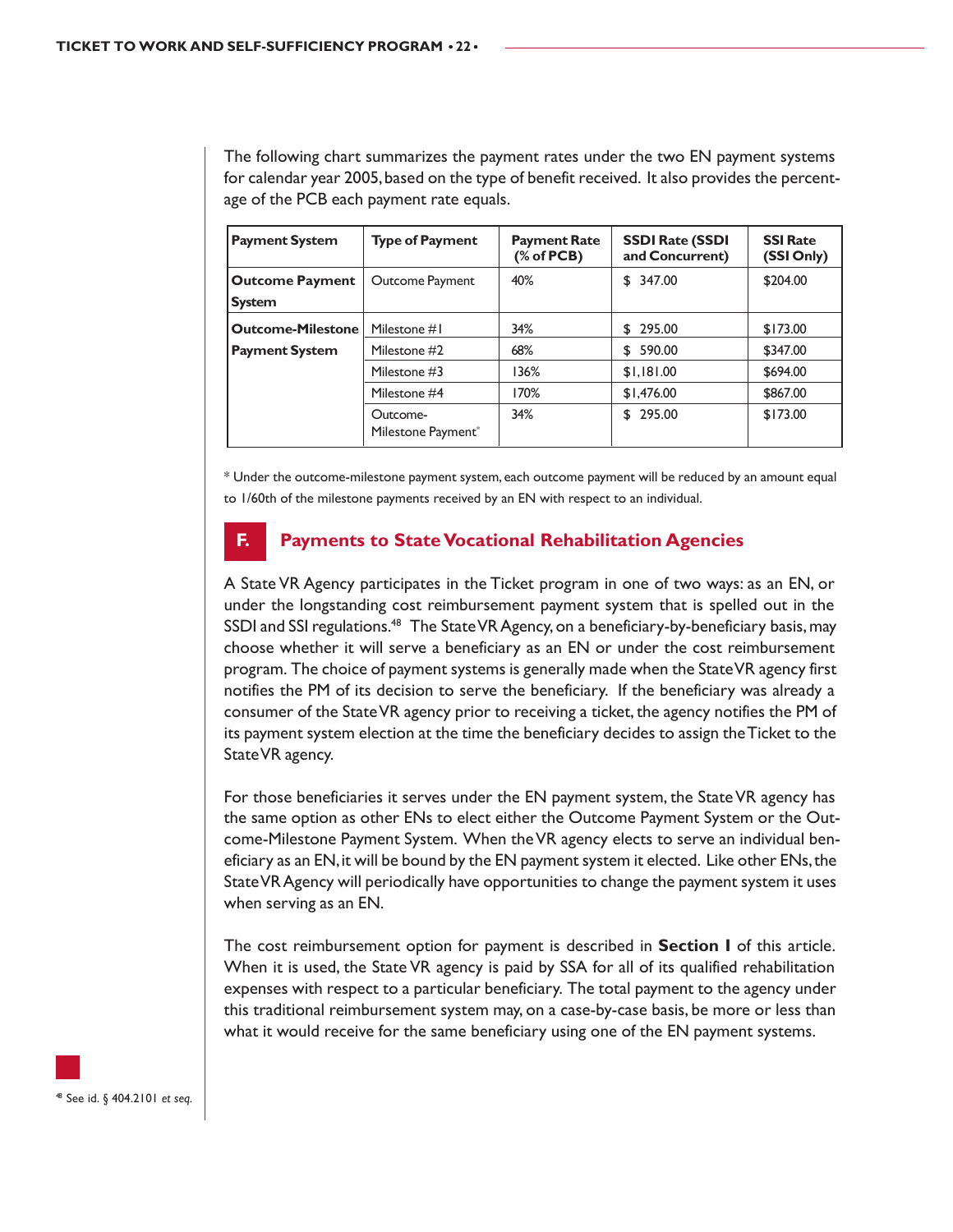#### **G. Limitations on Payments to Employment Networks**

SSA will pay an EN only for milestones or outcomes achieved after the beneficiary's Ticket was assigned to the EN and before the Ticket terminates. In no event, can the EN charge the beneficiary for any services provided by the EN.

Beneficiaries may meet some, but not all of the goals needed for 60 outcome payment months. Can the EN keep the milestone and outcome payments in such a case? The answer is yes, provided SSA does not subsequently determine that one or more of the payments was made in error. Each milestone or outcome payment to an EN will be paid based on whether the criteria for that payment is met. So, for example, an SSDI-only beneficiary who exhausts his or her trial work period, works for 27 months at the SGA level immediately following the trial work period, and then has to quit working, will not achieve all 60 outcome months. In that example, the person would have probably achieved 24 outcome months following the nine-month trial work period and a three-month grace period with continued benefits. In that case, even though the beneficiary can return to SSDI payment status since he or she stopped performing SGA and is within the 36-month extended period of eligibility, the EN can keep the 24 outcome payments due as the result of the 24 months in which the beneficiary was not eligible for an SSDI payment.

There will be some cases in which two or more ENs qualify for payment on the same Ticket. This may occur because the beneficiary assigned the Ticket to more than one EN at different times and now more than one EN is claiming that their services contributed to the achievement of a milestone or outcome. When that happens, payment will still be limited based on the payment formulas discussed above (i.e., the total payments are not increased because more than one EN is involved) and the milestone or outcome payments will have to be split up. The PM must make an "allocation" recommendation with regard to what percentage of a particular payment will go to each EN. If the beneficiary is served by two ENs that have each selected a different payment option, the PM must recommend a payment allocation and each EN's payment will be based on the payment option in effect for each EN when the Ticket was assigned to each.<sup>49</sup>

This splitting of payments could involve an EN and a State VR agency that serves the beneficiary as an EN. In that case, the allocation of payments would be made as described above. However, if the State VR agency is paid by SSA under the cost reimbursement system with respect to a Ticket, such a payment precludes any later payment to an EN, or State VR agency serving the beneficiary as an EN, under either the Outcome Payment or Outcome-Milestone Payment Systems. Similarly, if either an EN, or a State VR agency, is paid under one of the EN payment systems, that payment would preclude any subsequent payment to a State VR agency under the cost reimbursement system, with respect to a Ticket.<sup>50</sup>

What if SSA receives a request for payment, with respect to the same Ticket, from an EN or State VR agency that elected payment under an EN payment system, and also receives a request for payment from a State VR agency that elected payment under the cost reim-

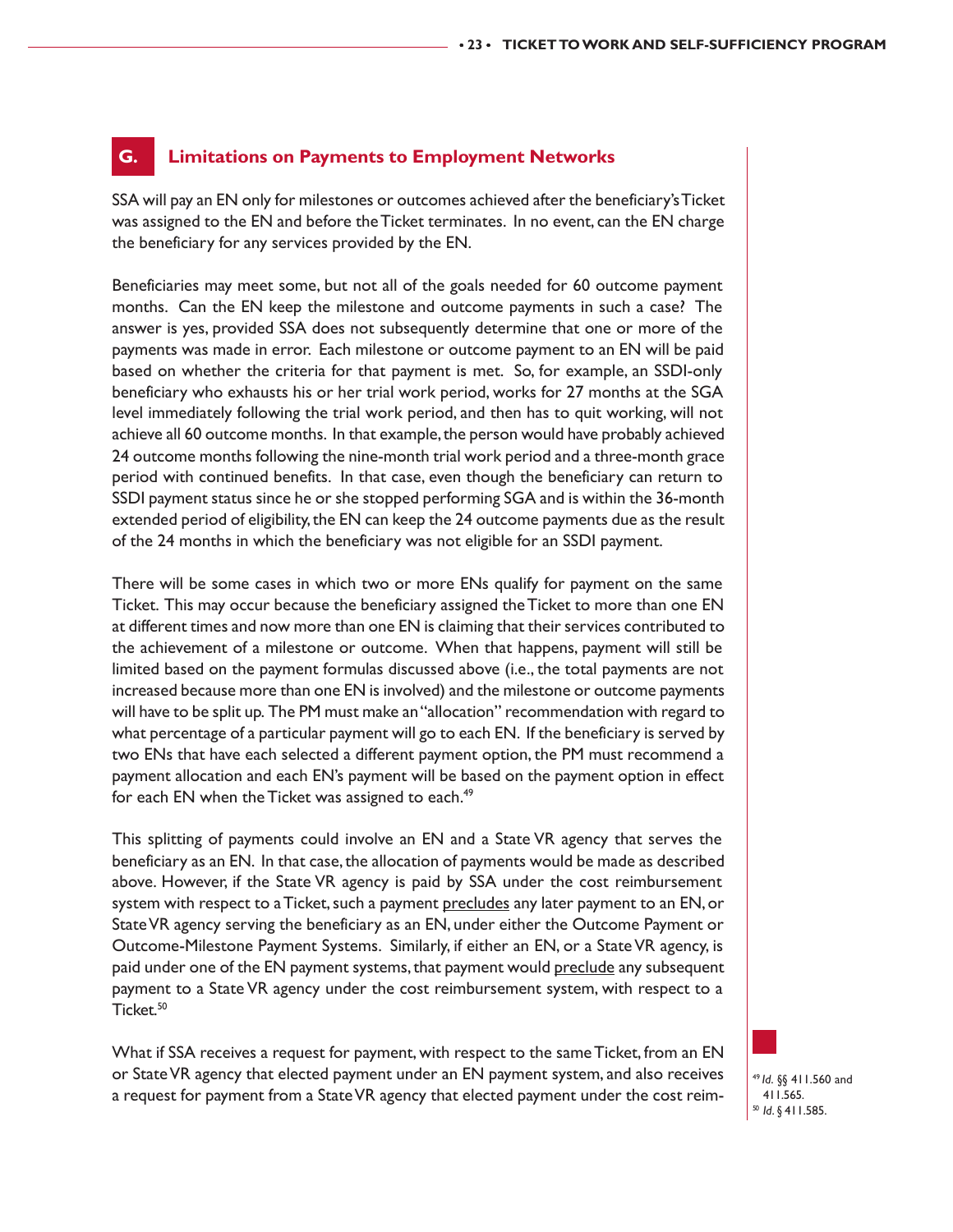bursement system? The final regulations provide that: SSA will pay the provider that first meets the requirements for payment under its elected payment system; or, if both providers first meet those requirements in the same month, SSA will pay the claim of the provider to which the beneficiary's Ticket is currently assigned. If the Ticket is not currently assigned to either, SSA will pay the claim of the provider to which the Ticket was most recently assigned.<sup>51</sup>

**Dispute Resolution Under the Ticket Program?<sup>52</sup>** 

The Ticket program offers a dispute resolution system for three types of disputes: those between beneficiaries and State VR agencies acting as ENs; those between beneficiaries and ENs that are not State VR agencies; and those between ENs that are not State VR agencies and PMs.

#### **A. Disputes Between Beneficiaries and State VR Agencies**

When a State VR agency serves a beneficiary, the agency is required to comply with all of the provisions under Title I of the Rehabilitation Act of 1973 $^{53}$  and its implementing regulations.<sup>54</sup> One of those requirements is the opportunity to resolve disputes through formal mediation services or an impartial hearing process.

Any individual who is seeking or receiving VR agency services, who is dissatisfied with a determination made by personnel of the agency, has the right to a timely review of that determination. Each State VR agency must develop and implement procedures to ensure that an individual may request a timely review, which must include the right to mediation and an administrative hearing before an impartial hearing officer. The VR agency must notify individuals, in writing, of their right to mediation, an impartial hearing, and the availability of the Client Assistance Program (CAP) to assist them with disputes. This notice must be provided at the following times: at the time the individual applies for VR services; at the time the individual is assigned to a category in the State's order of selection, if the State VR agency has established an order of selection;<sup>55</sup> at the time the Individualized Plan for Employment (IPE) is developed; and upon the reduction, suspension, or cessation of VR services. At an impartial hearing, the individual has the right to be represented by an attorney or other advocate. Both the individual and the agency can present evidence and cross-examine witnesses. The hearing decision is final and must be implemented, unless appealed.

The 1998 amendments to the Rehabilitation Act provide that a State VR agency may establish a procedure for a second level of administrative review. The review officer must be the chief official of the designated State VR agency or an official from the office of the Governor. If the state does establish a second level of administrative review, either party may appeal within 20 days of the hearing officer's decision. The review officer cannot overturn a hearing decision unless, based on clear and convincing evidence, the decision is "clearly erroneous" based on an approved state VR Plan, federal law, federal VR regulations, or state regulations or policies that are consistent with federal regulations. The

<sup>51</sup> *Id*. § 411.587. 52 20 C.F.R. §§ 411.600 - 411.730. 53 29 U.S.C. § 720 *et seq* 54 34 C.F.R. Part 361. <sup>55</sup> *See* 34 C.F.R. § 361.36.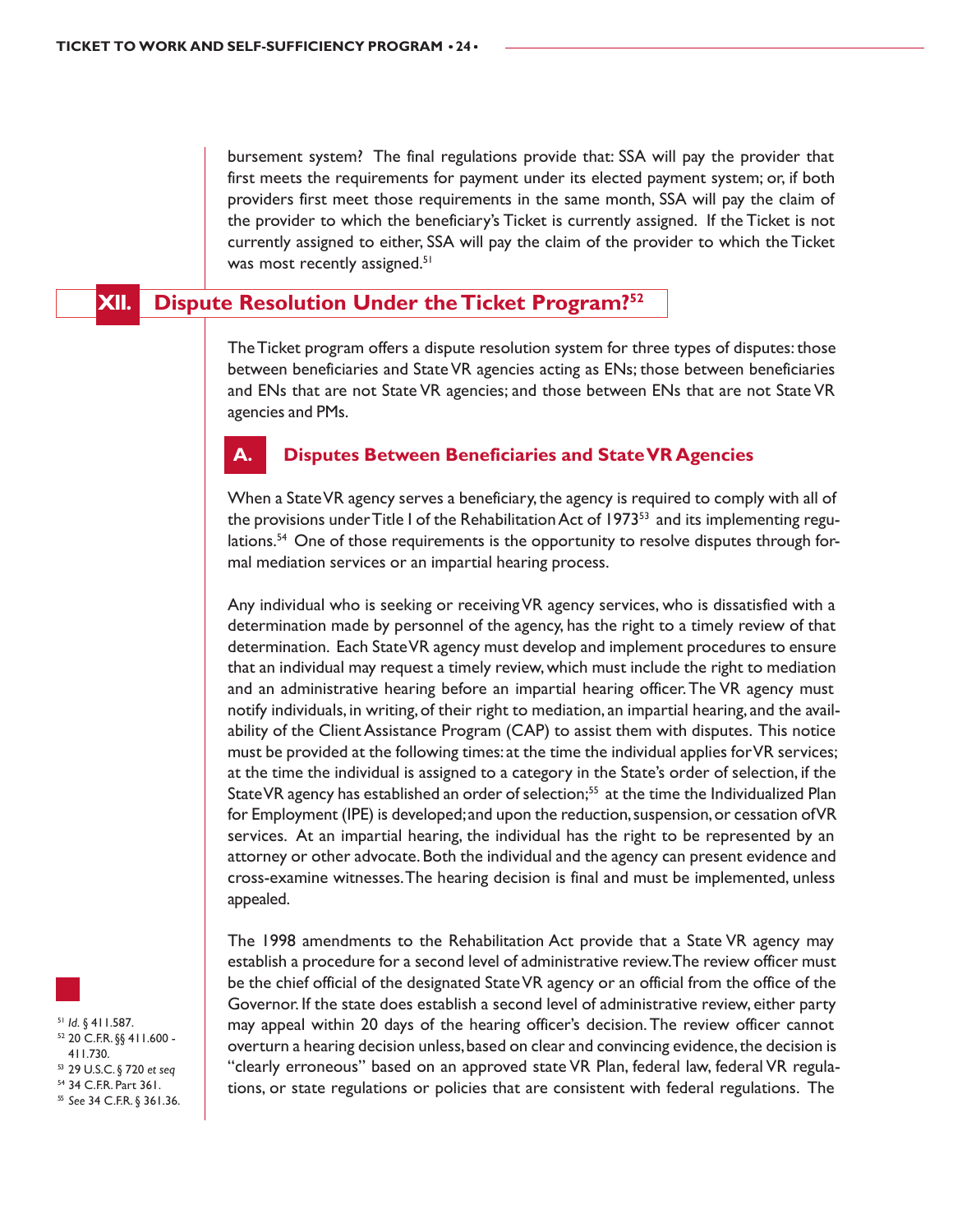1998 amendments also add the right for either party (i.e., the consumer or the VR agency) to appeal a final administrative decision to federal court (or to state court if your state provides for court review of administrative decisions).

The administrative hearing required to be offered by State VR agencies is very similar to the hearing available to SSI and SSDI beneficiaries who are dissatisfied with decisions by SSA affecting their benefits. Unlike the very informal dispute resolution procedures governing ENs that are not State VR agencies, described below, the VR agency hearing provides an extensive opportunity to present live testimony and cross examine adverse witnesses. The hearing officer is then required to render a written decision, which must determine if the services in dispute are mandated under the very intricate provisions of Title I and its implementing regulations.

# **B. Disputes Between Beneficiaries and ENs**

For disputes between beneficiaries and ENs that are not State VR Agencies, the Ticket program offers a three-step dispute resolution process:

- 1. The beneficiary can file a complaint through the EN's internal grievance procedures.
- 2. If the EN's internal grievance procedures do not result in an agreeable resolution, either the beneficiary or the EN may seek a resolution from the PM.
- 3. If either the beneficiary or the EN is dissatisfied with the resolution proposed by the PM, either party may request a decision by SSA.<sup>56</sup>

All ENs that are not State VR agencies must establish written grievance procedures that a beneficiary can use to seek a resolution to a dispute under the Ticket program. The EN must give each beneficiary seeking services a copy of its internal grievance procedures and inform him or her of the right to refer a dispute first to the PM for review, and then to SSA for a decision. The EN is also required to inform each beneficiary of the availability of assistance from the State Protection and Advocacy system.

At a minimum, the EN is required to inform each beneficiary seeking services under the Ticket program of the procedures for resolving disputes when:

- the EN and the beneficiary complete and sign the IWP;
- services in the beneficiary's IWP are reduced, suspended or terminated; and
- a dispute arises related to the services spelled out in the beneficiary's IWP or to the beneficiary's participation in the program.<sup>57</sup>

When the EN's grievance procedures do not result in a satisfactory resolution, either the beneficiary or the EN may ask the PM to review a disputed issue.<sup>58</sup> The final regulations do not spell out any time limit for requesting this review, but do require the PM to contact the EN to submit all relevant information within 10 working days. The information to be submitted should include:

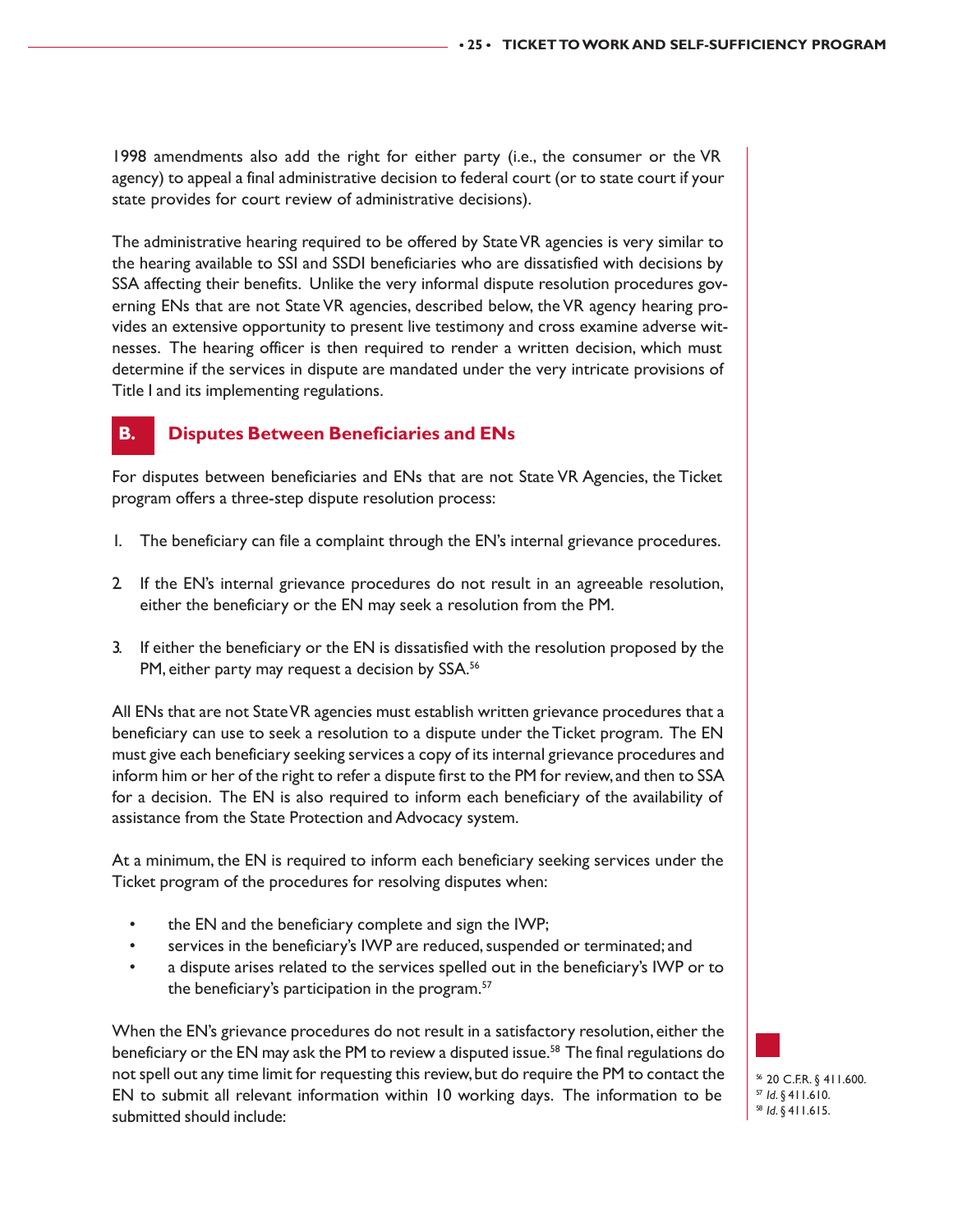- a description of the disputed issue(s);
- a summary of the beneficiary's position, prepared by the beneficiary or a representative of the beneficiary, related to each disputed issue;
- a summary of the EN's position related to each disputed issue; and
- a description of any solutions proposed by the EN when the beneficiary sought resolution through the EN's grievance procedures, including the reasons the beneficiary rejected each proposed solution.

The PM has 20 working days to develop a "written recommendation," that should explain the reasoning for the "proposed resolution."<sup>59</sup> Upon receiving the PM's recommendation, either the beneficiary or the EN may request, in writing, a review by SSA. That request for review must be received by the PM within 15 working days of the receipt of the PM's recommendation. The PM has 10 more working days to refer this request to SSA. The request for SSA review must include: a copy of the beneficiary's IWP; information and evidence related to the disputed issue(s); and the PM's conclusion(s) and recommendation(s). SSA's decision in response to this request is final. No further appeal within SSA is available and the regulations do not provide for any court appeal.<sup>60</sup>

#### **C. Representation of Beneficiaries in Ticket Disputes**

If a beneficiary is using either the appeals system for resolving disputes with State VR agencies, pursuant to Title I of the Rehabilitation Act, or using the more informal procedures for resolving disputes with ENs, pursuant to the final Ticket regulations, the beneficiary can be represented by an attorney, advocate, or any other person. The two advocacy programs, available in every state and territory to assist beneficiaries with these disputes, are the Client Assistance Program (CAP) and the Protection and Advocacy for Beneficiaries of Social Security (PABSS) program. The CAP was created in the mid 1980s, largely to assist individuals with disabilities in connection with State VR agency disputes, and may also be available to assist with EN disputes. The PABSS was created as part of the Ticket to Work and Work Incentives Improvement Act of 1999 and is available to assist beneficiaries with EN disputes, including disputes with State VR agencies serving as ENs. Some state Protection and Advocacy agencies will provide services under both the CAP and PABSS programs.

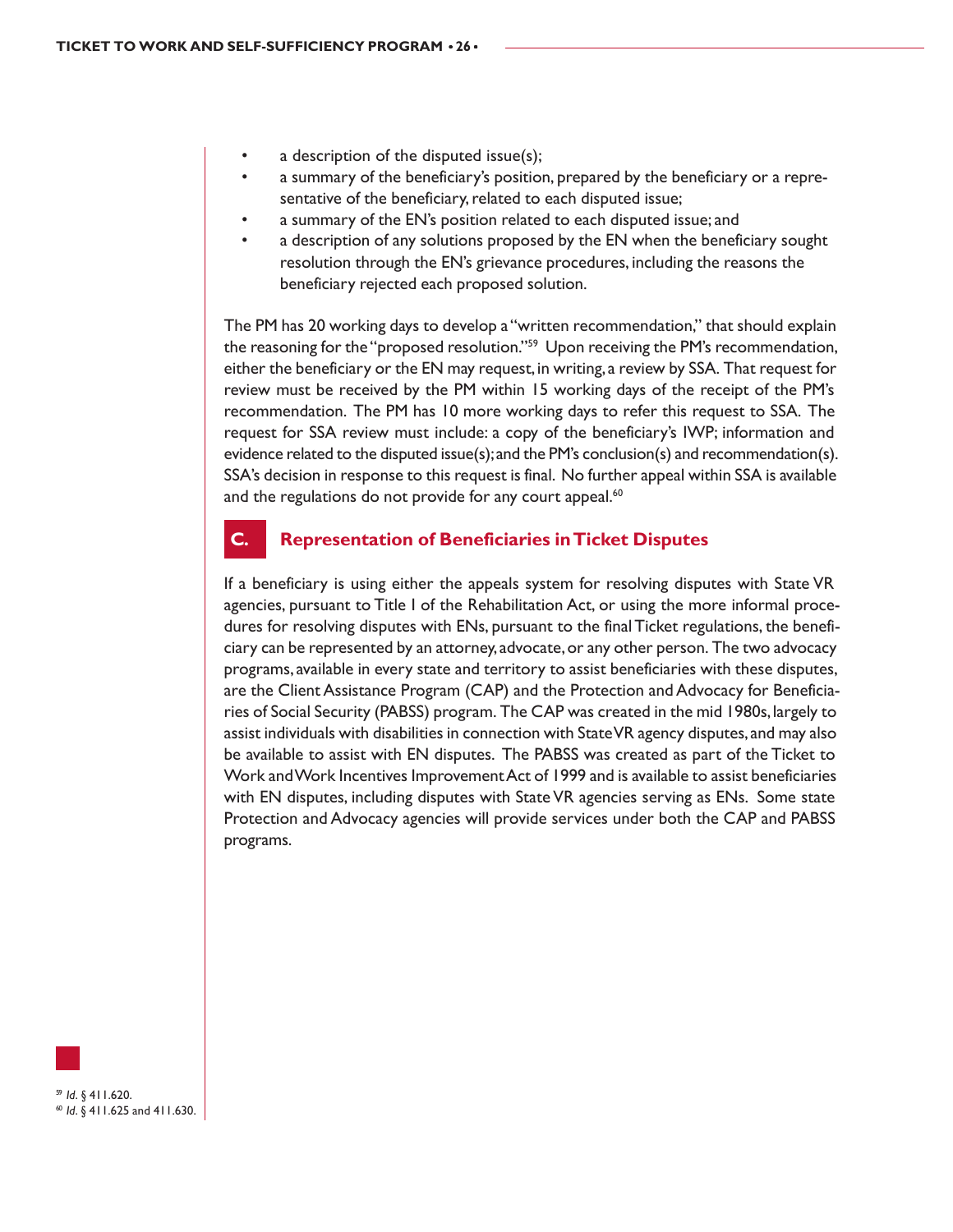# **D. Disputes Between ENs and Program Managers**

For disputes between ENs that are not State VR agencies and the PM, that do not involve an EN's payment request, there is a two-step dispute resolution process:

- 1. The EN can seek a resolution through the PM's internal grievance procedures; and
- 2. If the PM's internal grievance procedures do not result in a mutually agreeable solution, the PM must refer the dispute to SSA for a decision.

Whenever there is no mutually agreeable solution to the EN's dispute, the PM has 20 working days to refer the dispute to SSA with all the relevant information. The information should include:

- A description of the disputed issue(s);
- A summary of the EN's and the PM's position related to each disputed issue; and
- A description of any solutions proposed by the EN and PM when the EN sought resolution through the PM's grievance procedures, including the

reasons each party rejected each proposed solution.

SSA's decision in response to this dispute is final. No further appeal within SSA is available and the regulations do not provide for any court appeal.

# **XIII. Questions and Answers on the Ticket to Work and Self-Sufficiency Program**

For more information on frequently asked questions pertaining to the Ticket to Work and Work Incentives Improvement Act of 1999, visit SSA's Office of Employment Support Program's web site at *www.ssa.gov/work*. Link to "Legislation" for up-to-date information on legislation and regulations pertaining to the employment supports of individuals with disabilities. Additional information is available on the MAXIMUS website at *www.yourtickettowork.com*.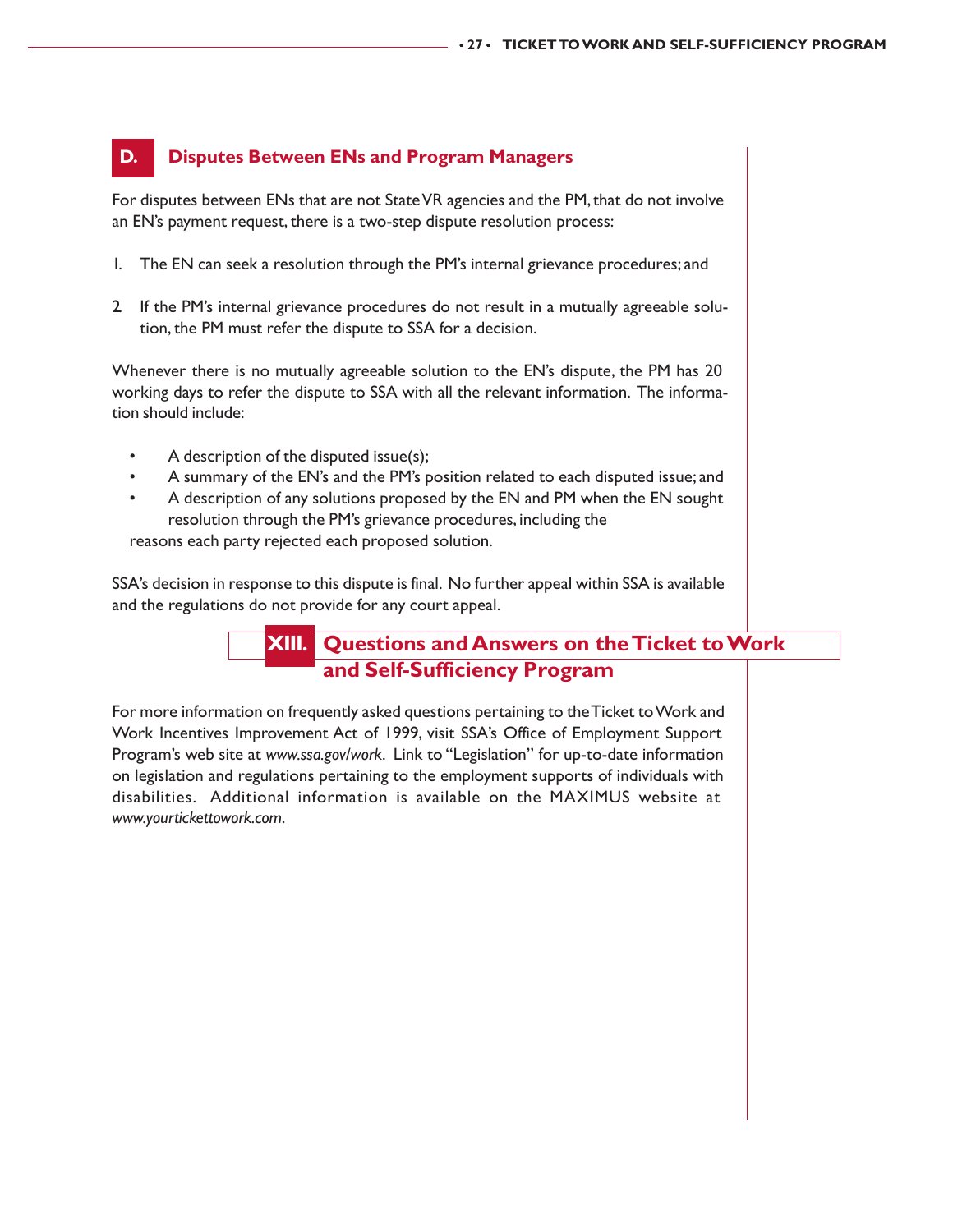**MY NOTES ON TRANSLATING THIS TO PRACTICE:**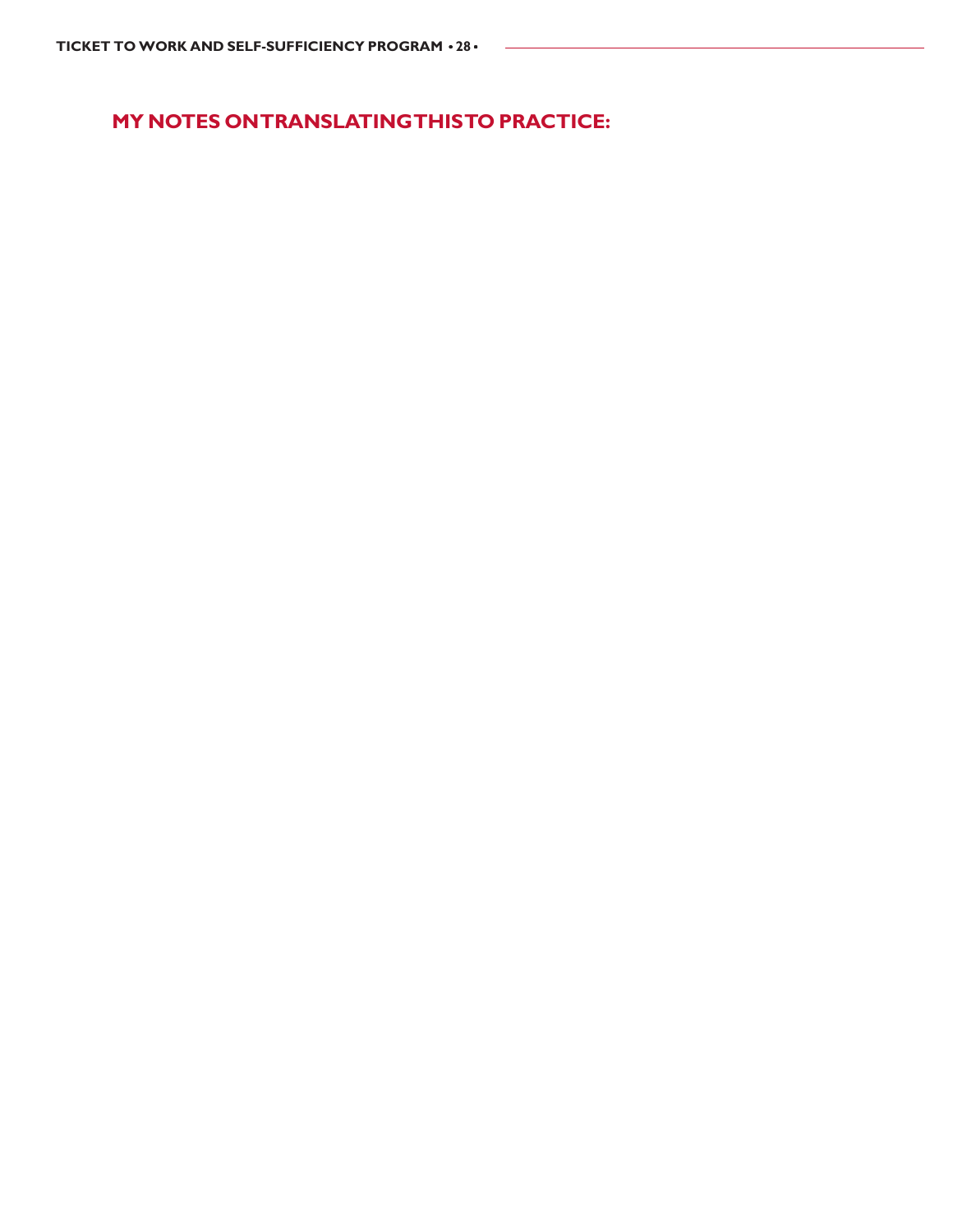# **MY STATE CONTACTS:**